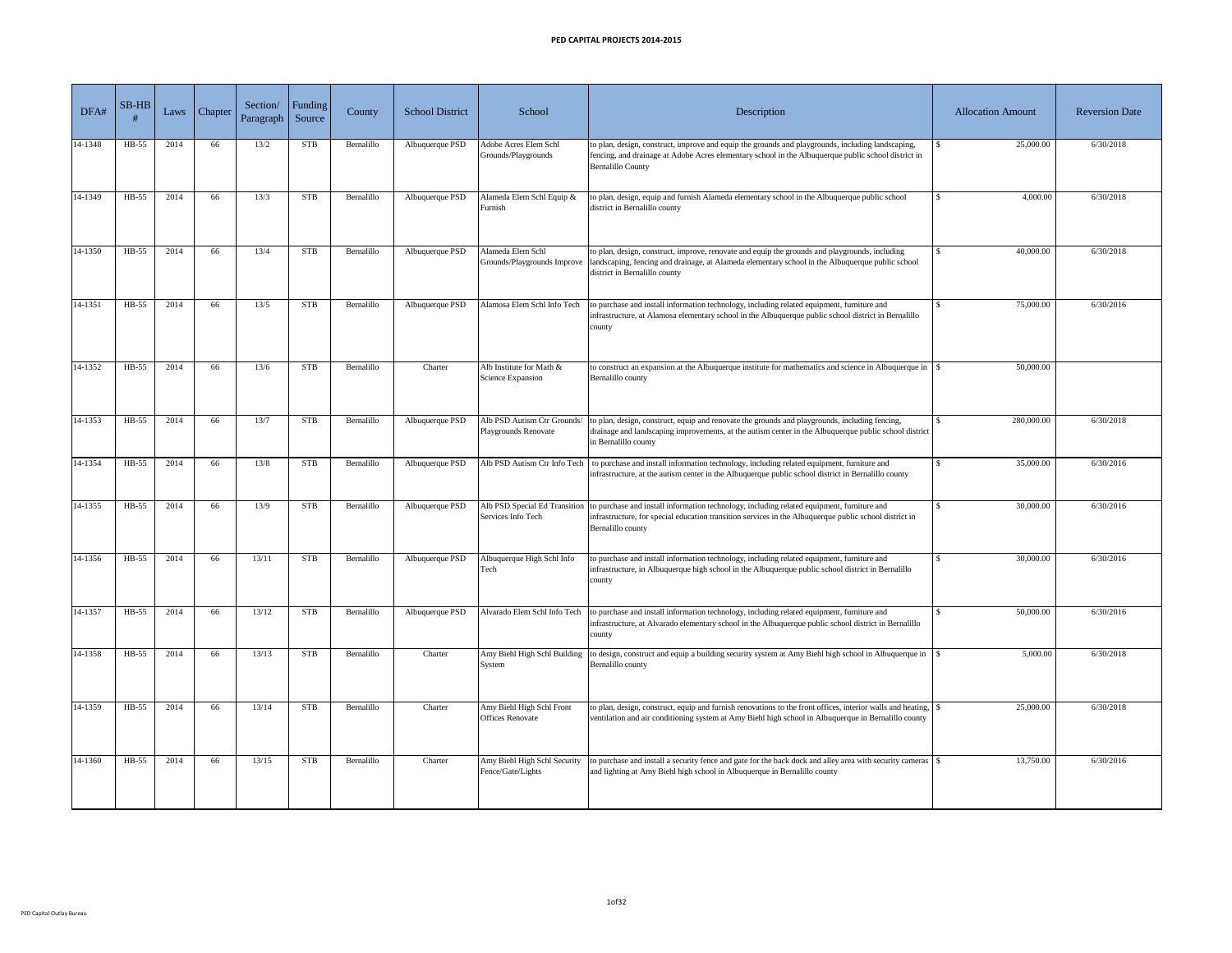| DFA#    | $SB-HB$ | Laws | Chapter | Section/<br>Paragraph | Funding<br>Source | County     | <b>School District</b> | School                                                | Description                                                                                                                                                                                                                                                                                                                                                                       | <b>Allocation Amount</b> | <b>Reversion Date</b> |
|---------|---------|------|---------|-----------------------|-------------------|------------|------------------------|-------------------------------------------------------|-----------------------------------------------------------------------------------------------------------------------------------------------------------------------------------------------------------------------------------------------------------------------------------------------------------------------------------------------------------------------------------|--------------------------|-----------------------|
| 14-1361 | HB-55   | 2014 | 66      | 13/16                 | <b>STB</b>        | Bernalillo | Albuquerque PSD        | Apache Elem Schl Info Tech                            | to purchase and install information technology, including related equipment, furniture and<br>infrastructure, at Apache elementary school in the Albuquerque public school district in Bernalillo<br>county                                                                                                                                                                       | 50,000.00                | 6/30/2016             |
| 14-1362 | HB-55   | 2014 | 66      | 13/17                 | <b>STB</b>        | Bernalillo | Albuquerque PSD        | Apache Elem Schl Cameras &<br>Info Tech               | to purchase and install security cameras and information technology, including related equipment,<br>furniture and infrastructure, at Apache elementary school in the Albuquerque public school district in<br>Bernalillo county                                                                                                                                                  | 75,000.00                | 6/30/2016             |
| 14-1363 | HB-55   | 2014 | 66      | 13/18                 | <b>STB</b>        | Bernalillo | Albuquerque PSD        | <b>APS Info Tech-House District</b><br>17 Schools     | to purchase and install information technology, including related equipment, furniture and<br>infrastructure, at Del Norte and Valley high schools, Garfield middle school, the juvenile detention<br>center educational unit and Griegos, La Luz, Los Ranchos, MacArthur and Mission Avenue<br>elementary schools in the Albuquerque public school district in Bernalillo county | 100,000.00               | 6/30/2016             |
| 14-1364 | HB-55   | 2014 | 66      | 13/19                 | <b>STB</b>        | Bernalillo | Albuquerque PSD        | <b>APS Jr Reserves Officers</b><br>Training & Equip   | to purchase a transportation trailer and to equip the junior reserves officers training corps program in<br>the Albuquerque public school district in Bernalillo county                                                                                                                                                                                                           | 87,000.00                | 6/30/2016             |
| 14-1365 | $HB-55$ | 2014 | 66      | 13/20                 | <b>STB</b>        | Bernalillo | Albuquerque PSD        | Armijo Elem Schl Info Tech                            | to purchase and install information technology, including related equipment, furniture and<br>infrastructure, at Armijo elementary school in the Albuquerque public school district in Bernalillo<br>county                                                                                                                                                                       | 50,000.00                | 6/30/2016             |
| 14-1366 | $HB-55$ | 2014 | 66      | 13/21                 | <b>STB</b>        | Bernalillo | Albuquerque PSD        | Tech                                                  | Arroyo Del Oso Elem Schl Info to purchase and install information technology, including related equipment, furniture and<br>infrastructure, at Arroyo del Oso elementary school in the Albuquerque public school district in<br>Bernalillo county                                                                                                                                 | 100,000.00               | 6/30/2016             |
| 14-1367 | HB-55   | 2014 | 66      | 13/22                 | <b>STB</b>        | Bernalillo | Albuquerque PSD        | Atrisco Elem Schl Info Tech                           | to purchase and install information technology, including related equipment, furniture and<br>infrastructure, at Atrisco elementary school in the Albuquerque public school district in Bernalillo                                                                                                                                                                                | 75,000.00                | 6/30/2016             |
| 14-1368 | $HB-55$ | 2014 | 66      | 13/23                 | <b>STB</b>        | Bernalillo | Albuquerque PSD        | Tech                                                  | Atrisco Heritage High Schl Info to purchase and install information technology, including related furniture, equipment and<br>infrastructure, in Atrisco Heritage high school in the Albuquerque public school district in Bernalillo<br>county                                                                                                                                   | 35,000.00                | 6/30/2016             |
| 14-1369 | HB-55   | 2014 | 66      | 13/24                 | <b>STB</b>        | Bernalillo | Albuquerque PSD        | Bandelier Elem Schl Grounds//<br>Playgrounds Improve  | to plan, design, construct, improve, renovate and equip the grounds and playgrounds, including<br>landscaping, fencing and drainage, at Bandelier elementary school in the Albuquerque public school<br>district in Bernalillo county                                                                                                                                             | 25,000.00                | 6/30/2018             |
| 14-1370 | $HB-55$ | 2014 | 66      | 13/25                 | <b>STB</b>        | Bernalillo | Albuquerque PSD        |                                                       | Bandelier Elem Schl Info Tech to purchase and install information technology, including related equipment, furniture and<br>infrastructure, in Bandelier elementary school in the Albuquerque public school district in Bernalillo<br>county                                                                                                                                      | 50,000.00                | 6/30/2016             |
| 14-1371 | $HB-55$ | 2014 | 66      | 13/26                 | <b>STB</b>        | Bernalillo | Albuquerque PSD        | <b>Bandelier Elem Schl Library</b><br>Equip & Furnish | to purchase and install library equipment, furniture, information technology and infrastructure at<br>Bandelier elementary school in the Albuquerque public school district in Bernalillo county                                                                                                                                                                                  | 20,000.00                | 6/30/2016             |
| 14-1372 | $HB-55$ | 2014 | 66      | 13/27                 | <b>STB</b>        | Bernalillo | Albuquerque PSD        | Bel-Air Elem Schl Info Tech                           | to purchase and install information technology, including related equipment, furniture and<br>infrastructure, at Bel-Air elementary school in the Albuquerque public school district in Bernalillo<br>county                                                                                                                                                                      | 50,000.00                | 6/30/2016             |
| 14-1373 | $HB-55$ | 2014 | 66      | 13/28                 | <b>STB</b>        | Bernalillo | Albuquerque PSD        | Career Enrichment Ctr Info<br>Tech/Sound System       | to purchase and install information technology, a sound system, projectors and digital audio production<br>equipment, including related equipment, furniture and infrastructure, at the career enrichment center in<br>the Albuquerque public school district in Bernalillo county                                                                                                | 25,000.00                | 6/30/2016             |
| 14-1374 | $HB-55$ | 2014 | 66      | 13/29                 | <b>STB</b>        | Bernalillo | Albuquerque PSD        | & Playgrounds Improve                                 | Carlos Rey Elem Schl Grounds to plan, design, construct, improve, renovate and equip the grounds and playgrounds, including<br>landscaping, fencing and drainage, at Carlos Rey elementary school in the Albuquerque public school<br>district in Bernalillo county                                                                                                               | 55,000.00                | 6/30/2018             |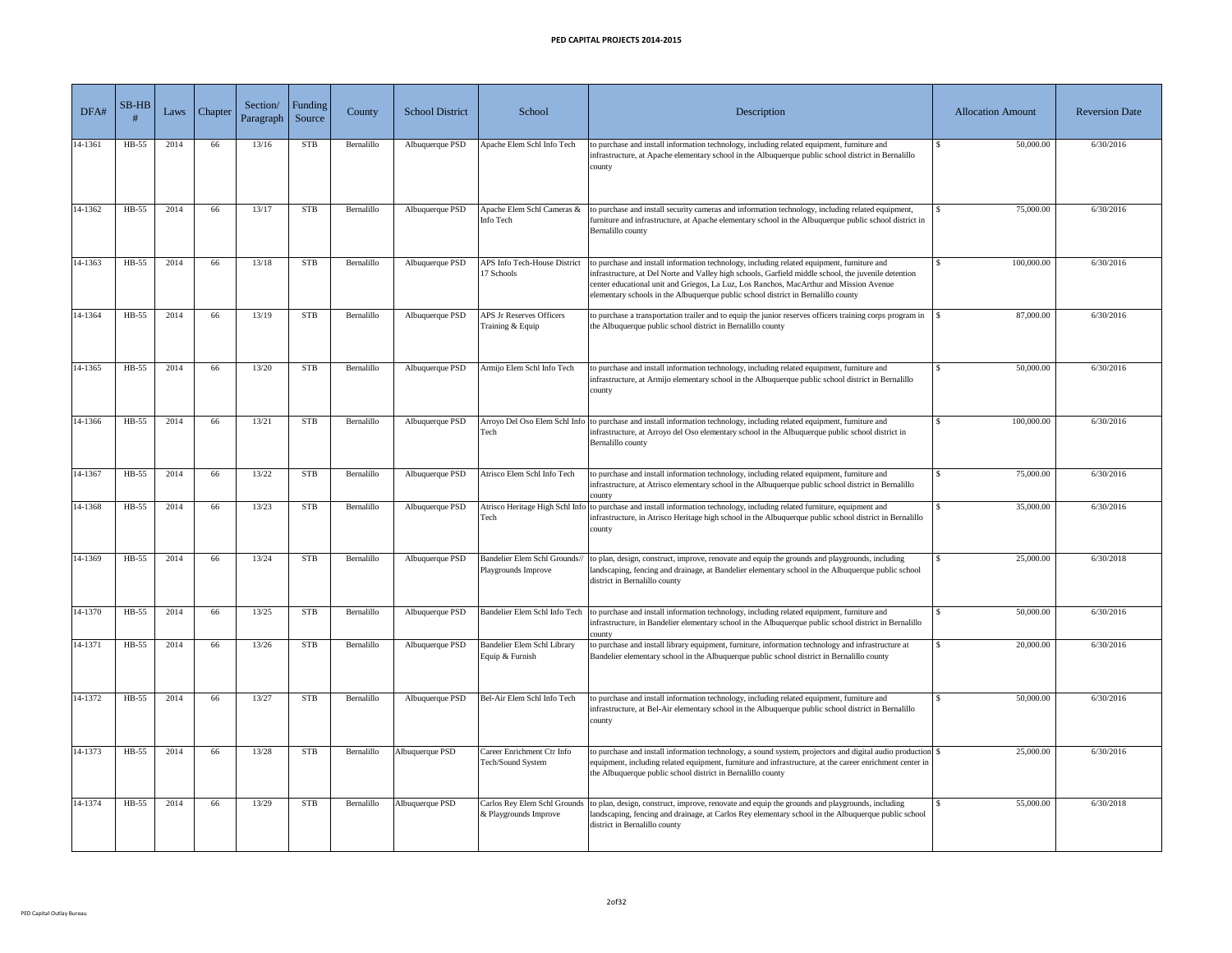| DFA#    | $SB-HB$ | Laws | Chapter | Section/<br>Paragraph | Funding<br>Source | County     | <b>School District</b> | School                                               | Description                                                                                                                                                                                                                                                                             | <b>Allocation Amount</b> | <b>Reversion Date</b> |
|---------|---------|------|---------|-----------------------|-------------------|------------|------------------------|------------------------------------------------------|-----------------------------------------------------------------------------------------------------------------------------------------------------------------------------------------------------------------------------------------------------------------------------------------|--------------------------|-----------------------|
| 14-1375 | HB-55   | 2014 | 66      | 13/30                 | <b>STB</b>        | Bernalillo | Albuquerque PSD        |                                                      | Carlos Rey Elem Schl Info Tech to purchase and install information technology, including related equipment, furniture and<br>infrastructure, in Carlos Rey elementary school in the Albuquerque public school district in Bernalillo<br>county                                          | 40,000.00                | 6/30/2016             |
| 14-1376 | HB-55   | 2014 | 66      | 13/31                 | <b>STB</b>        | Bernalillo | Albuquerque PSD        | Carlos Rey Elem Schl Security<br>Cameras & Info Tech | to purchase and install security cameras and information technology, including related furniture,<br>equipment and infrastructure in Carlos Rey elementary school in the Albuquerque public school<br>district in Bernalillo county                                                     | 70,000.00                | 6/30/2016             |
| 14-1377 | HB-55   | 2014 | 66      | 13/32                 | <b>STB</b>        | Bernalillo |                        |                                                      | Cesar Chavez Community Schl to purchase and install information technology, including related equioment, furniture and<br>infrastructure, and an aqning at Cesar Chavez Community School in Albuquerque in Bernalillo County                                                            | 80,000.00                | 6/30/2016             |
| 14-1378 | HB-55   | 2014 | 66      | 13/33                 | <b>STB</b>        | Bernalillo | Albuquerque PSD        | Chamiza Elem Schl Equip &<br>Furnish                 | to plan, design, equip and furnish Chamiza elementary school in the Albuquerque public school<br>district in Bernalillo county                                                                                                                                                          | 6,000.00                 | 6/30/2018             |
| 14-1379 | $HB-55$ | 2014 | 66      | 13/34                 | <b>STB</b>        | Bernalillo | Albuquerque PSD        | Chamiza Elem Schl Library<br>Equip & Furnish         | to purchase and install library equipment, furniture, information technology and infrastructure at<br>Chamiza elementary school in the Albuquerque public school district in Bernalillo county                                                                                          | 2,500.00                 | 6/30/2016             |
| 14-1380 | $HB-55$ | 2014 | 66      | 13/35                 | <b>STB</b>        | Bernalillo | Albuquerque PSD        |                                                      | Chaparral Elem Schl InfoTech to purchase and install information technology, including related equipment, furniture and<br>infrastructure, at Chaparral elementary school in the Albuquerque public school district in Bernalillo<br>county                                             | 75,000.00                | 6/30/2016             |
| 14-1381 | $HB-55$ | 2014 | 66      | 13/36                 | <b>STB</b>        | Bernalillo | Albuquerque PSD        | Chelwood Elem Schl Grounds<br>& Playgrounds Improve  | to plan, design, construct, renovate, improve and equip the grounds and playgrounds, including<br>fencing, drainage and landscaping, at Chelwood elementary school in the Albuquerque public school<br>district in Bernalillo county                                                    | 25,000.00                | 6/30/2018             |
| 14-1382 | HB-55   | 2014 | 66      | 13/37                 | <b>STB</b>        | Bernalillo | Albuquerque PSD        | Chelwood Elem Schl Library<br>Equip & Improve        | to purchase and install library equipment, furniture, information technology and infrastructure at<br>Chelwood elementary school in the Albuquerque public school district in Bernalillo county                                                                                         | 25,000.00                | 6/30/2016             |
| 14-1383 | $HB-55$ | 2014 | 66      | 13/38                 | <b>STB</b>        | Bernalillo | Albuquerque PSD        | Chelwood Elem Schl Security<br>Cameras & Info Tech   | to purchase and install security cameras and information technology, including related equipment,<br>furniture and infrastructure, at Chelwood elementary school in the Albuquerque public school district<br>in Bernalillo county                                                      | 75,000.00                | 6/30/2016             |
| 14-1384 | $HB-55$ | 2014 | 66      | 13/39                 | <b>STB</b>        | Bernalillo | Albuquerque PSD        | Cibola High Schl Grounds &<br><b>Fields Improve</b>  | to plan, design, construct, renovate, equip and improve the grounds and fields, including fencing,<br>drainage and landscaping, at Cibola high school in the Albuquerque public school district in Bernalillo<br>county                                                                 | 150,000.00               | 6/30/2018             |
| 14-1385 | $HB-55$ | 2014 | 66      | 13/40                 | <b>STB</b>        | Bernalillo | Albuquerque PSD        | & Furnish                                            | Cibola High Schl Library Equip to purchase and install library equipment, furniture, information technology and infrastructure at<br>Cibola high school in the Albuquerque public school district in Bernalillo county                                                                  | 125,000.00               | 6/30/2016             |
| 14-1386 | $HB-55$ | 2014 | 66      | 13/41                 | <b>STB</b>        | Bernalillo |                        | Cien Aguas International Schl<br>Land/Facilites      | to purchase land and a building, to plan, design, construct, renovate and equip facilities and to<br>purchase and install information technology, including related equipment, furniture and infrastructure,<br>for Cien Aguas international school in Albuquerque in Bernalillo county | 105,000.00               | 6/30/2018             |
| 14-1387 | $HB-55$ | 2014 | 66      | 13/42                 | <b>STB</b>        | Bernalillo | Albuquerque PSD        |                                                      | Cleveland Mid Schl Info Tech to purchase and install information technology, including related equipment, furniture and<br>infrastructure, at Cleveland middle school in the Albuquerque public school district in Bernalillo<br>county                                                 | 43,000.00                | 6/30/2016             |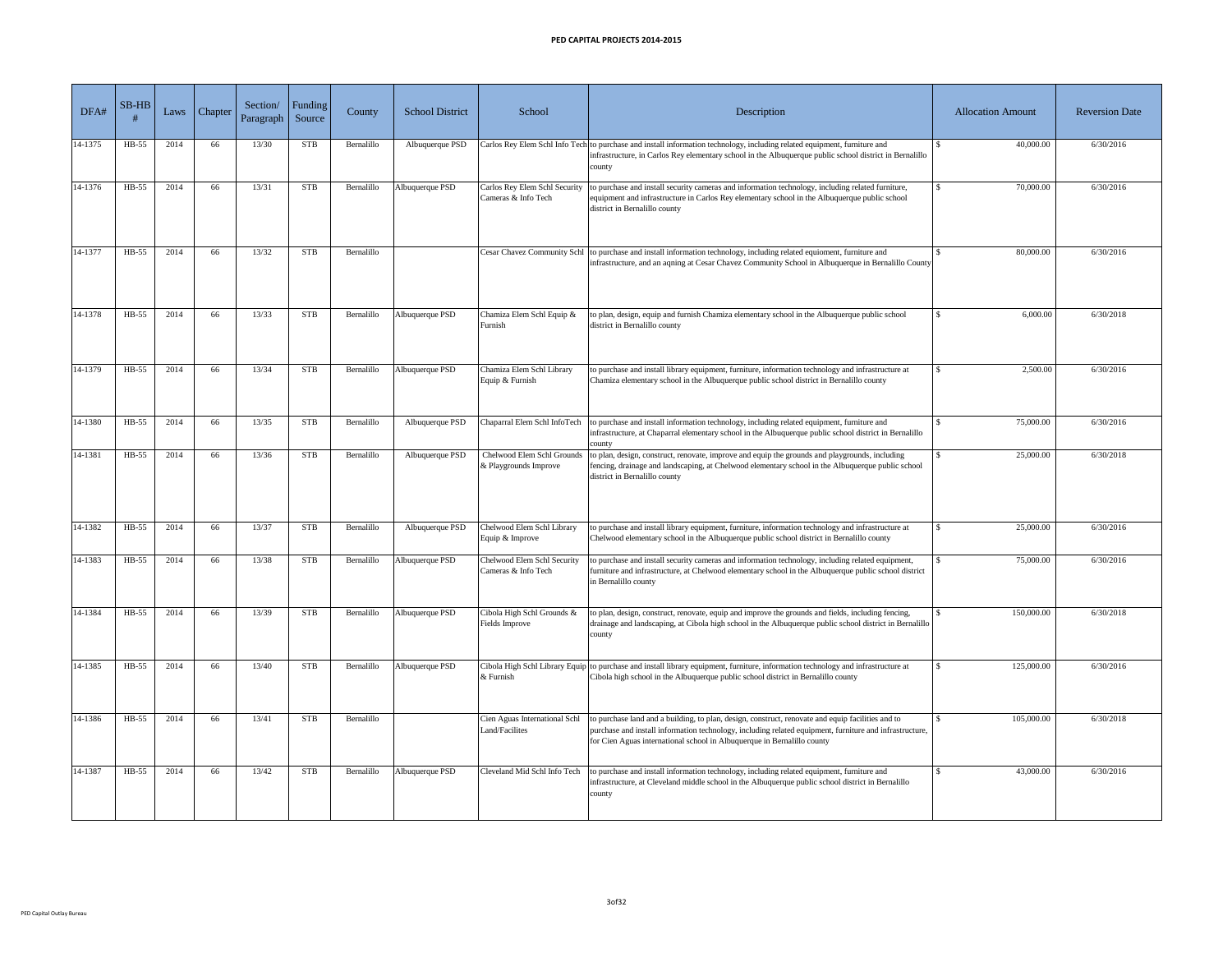| DFA#    | $SB-HB$ | Laws | Chapter <sup>1</sup> | Section/<br>Paragraph | Funding<br>Source | County     | <b>School District</b> | School                                            | Description                                                                                                                                                                                                                                                                       | <b>Allocation Amount</b> | <b>Reversion Date</b> |
|---------|---------|------|----------------------|-----------------------|-------------------|------------|------------------------|---------------------------------------------------|-----------------------------------------------------------------------------------------------------------------------------------------------------------------------------------------------------------------------------------------------------------------------------------|--------------------------|-----------------------|
| 14-1388 | HB-55   | 2014 | 66                   | 13/43                 | <b>STB</b>        | Bernalillo | Albuquerque PSD        | Cochiti Elem Schl Tech                            | to purchase and install information technology, including related equipment, furniture and<br>infrastructure, at Cochiti elementary school in the Albuquerque public school district in Bernalillo<br>county                                                                      | 20,000.00                | 6/30/2016             |
| 14-1389 | $HB-55$ | 2014 | 66                   | 13/44                 | <b>STB</b>        | Bernalillo | Albuquerque PSD        | Info Tech                                         | Cochiti Elem Schl Sound Sys & to purchase and install information technology, a sound system and projectors, including related<br>equipment, furniture and infrastructure, at Cochiti elementary school in the Albuquerque public school<br>district in Bernalillo county         | 25,000.00                | 6/30/2016             |
| 14-1390 | $HB-55$ | 2014 | 66                   | 13/45                 | <b>STB</b>        | Bernalillo | Albuquerque PSD        | College and Career High schl<br>info Tech         | to purchase and install information technology, including related equipment, furniture and<br>infrastructure, at College and Career high school in the Albuquerque public school district in<br>Bernalillo county                                                                 | 30,000.00                | 6/30/2016             |
| 14-1391 | HB-55   | 2014 | 66                   | 13/46                 | <b>STB</b>        | Bernalillo | Albuquerque PSD        | Collet Park Elem Schl Info<br>Tech                | to purchase and install information technology, including related equipment, furniture and<br>infrastructure, at Collet Park elementary school in the Albuquerque public school district in Bernalillo<br>county                                                                  | 20,000.00                | 6/30/2016             |
| 14-1392 | HB-55   | 2014 | 66                   | 13/47                 | <b>STB</b>        | Bernalillo | Albuquerque PSD        | playground Improve                                | Corrales Elem Schl Grounds & $\vert$ to plan, design, construct, renovate and equip improvements to the grounds and playgrounds, including $\vert \$<br>drainage and landscaping, at Corrales elementary school in the Albuquerque public school district in<br>Bernalillo county | 50,000.00                | 6/30/2018             |
| 14-1393 | $HB-55$ | 2014 | 66                   | 13/48                 | <b>STB</b>        | Bernalillo |                        | <b>Corrales International Schl</b><br>Equip       | for robotics and biomedical equipment for the lead-the-way project at Corrales international school in<br>the Albuquerque public school district in Bernalillo county                                                                                                             | 70,000.00                | 6/30/2016             |
| 14-1394 | HB-55   | 2014 | 66                   | 13/49                 | <b>STB</b>        | Bernalillo |                        | Tech                                              | Corrales International Schl Info to purchase and install information technology, including related equipment, furniture and<br>infrastructure, at Corrales international school in the Albuquerque public school district in Bernalillo<br>county                                 | 50,000.00                | 6/30/2016             |
| 14-1395 | $HB-55$ | 2014 | 66                   | 13/50                 | <b>STB</b>        | Bernalillo | Albuquerque PSD        |                                                   | Del Norte High Schl Info Tech to purchase and install information technology, including related equipment, furniture and<br>infrastructure, at Del Norte high school in the Albuquerque public school district in Bernalillo county                                               | 50,000.00                | 6/30/2016             |
| 14-1396 | $HB-55$ | 2014 | 66                   | 13/51                 | <b>STB</b>        | Bernalillo | Albuquerque PSD        | Desert Ridge Middle Schl<br>Felties/ Grounds/ Gym | to plan, design, construct, renovate, equip and furnish improvements to facilities and grounds,<br>including a gymnasium floor, at Desert Ridge middle school in the Albuquerque public school district<br>in Bernalillo county                                                   | 200,000.00               | 6/30/2018             |
| 14-1397 | HB-55   | 2014 | 66                   | 13/52                 | <b>STB</b>        | Bernalillo |                        | Digital Arts & Tech Academy<br>Info Tech          | to purchase and install information technology, including related equipment, furniture and<br>infrastructure, at the Digital Arts and Technology academy in the Albuquerque public school district in<br>Bernalillo county                                                        | 40,000.00                | 6/30/2016             |
| 14-1398 | $HB-55$ | 2014 | 66                   | 13/53                 | <b>STB</b>        | Bernalillo | Albuquerque PSD        | Dolores Gonzales Elem Schl<br>Info Tech           | to purchase and install information technology, including related equipment, furniture and<br>infrastructure, at Dolores Gonzales elementary school in the Albuquerque public school district in<br>Bernalillo county                                                             | 49,000.00                | 6/30/2016             |
| 14-1399 | $HB-55$ | 2014 | 66                   | 13/54                 | <b>STB</b>        | Bernalillo | Albuquerque PSD        | Double Eagle Elem Schl Info<br>Tech               | to purchase and install information technology, including related equipment, furniture and<br>infrastructure, at Double Eagle elementary school in the Albuquerque public school district in<br>Bernalillo county                                                                 | 50,000.00                | 6/30/2016             |
| 14-1400 | $HB-55$ | 2014 | 66                   | 13/55                 | <b>STB</b>        | Bernalillo | Albuquerque PSD        | Duranes Elem Schl Info Tech                       | to purchase and install information technology, including related equipment, furniture and<br>infrastructure, at Duranes elementary school in the Albuquerque public school district in Bernalillo<br>county                                                                      | 20,000.00                | 6/30/2016             |
| 14-1401 | $HB-55$ | 2014 | 66                   | 13/56                 | <b>STB</b>        | Bernalillo | Albuquerque PSD        | Tech                                              | Ecademy Virtual High Schl Info to purchase and install information technology, including related equipment, furniture and<br>infrastructure, in Ecademy high school in the Albuquerque public school district in Bernalillo county                                                | 15,000.00                | 6/30/2016             |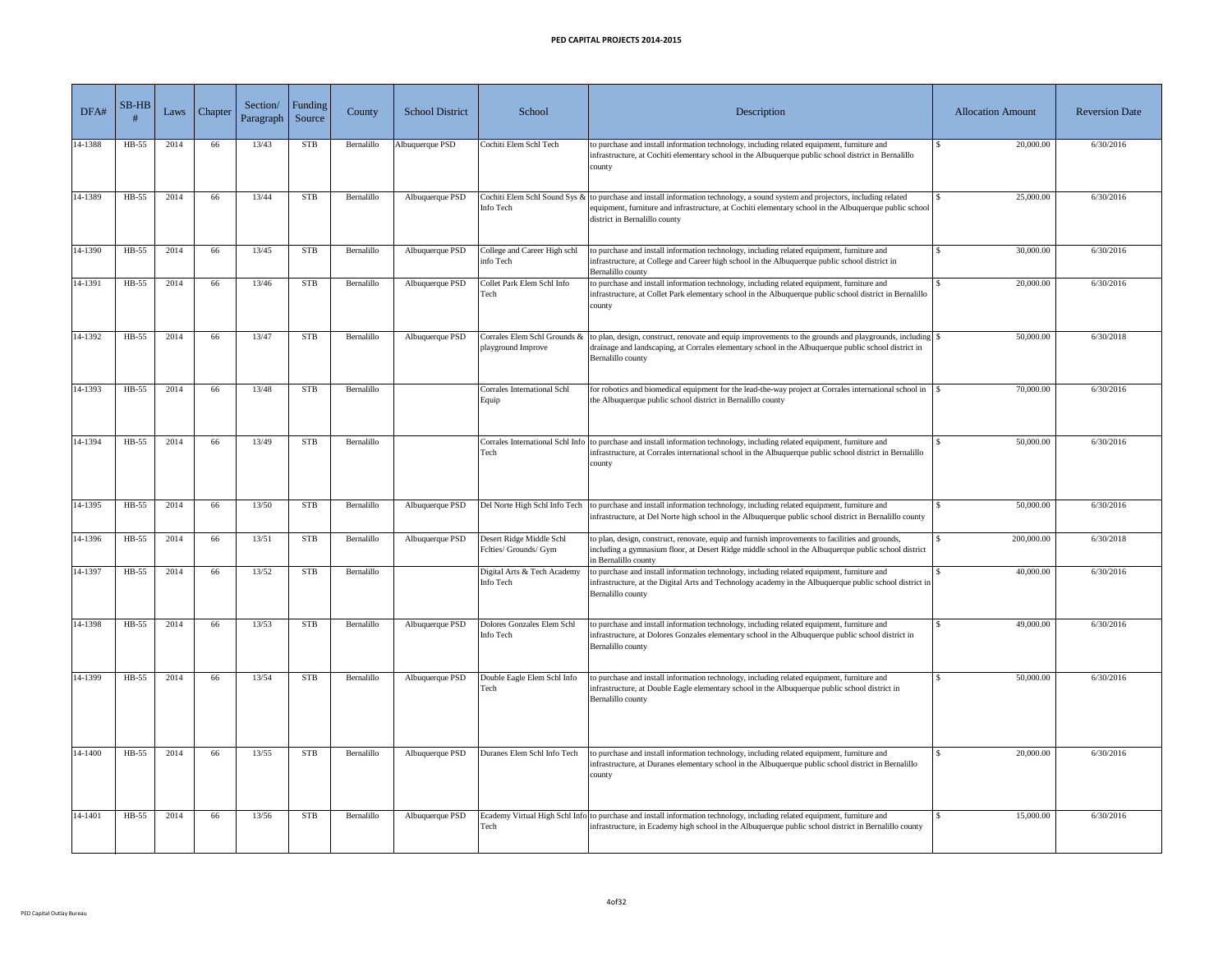| DFA#        | $SB-HB$ | Laws | Chapter | Section/<br>Paragraph | Funding<br>Source | County     | <b>School District</b> | School                                                     | Description                                                                                                                                                                                                                           | <b>Allocation Amount</b> | <b>Reversion Date</b> |
|-------------|---------|------|---------|-----------------------|-------------------|------------|------------------------|------------------------------------------------------------|---------------------------------------------------------------------------------------------------------------------------------------------------------------------------------------------------------------------------------------|--------------------------|-----------------------|
| 14-1402     | HB-55   | 2014 | 66      | 13/57                 | <b>STB</b>        | Bernalillo | Albuquerque PSD        | Edmund G. Ross Elem Schl<br>Info Tech                      | to purchase and install information technology, including related equipment, furniture and<br>infrastructure, at Edmund G. Ross elementary school in the Albuquerque public school district in<br>Bernalillo county                   | 50,000.00                | 6/30/2016             |
| 14-1403     | HB-55   | 2014 | 66      | 13/58                 | <b>STB</b>        | Bernalillo | Albuquerque PSD        | Edward Gonzales Elem Schl<br>Info Tech                     | to purchase and install information technology, including related equipment, furniture and<br>infrastructure, at Edward Gonzales elementary school in the Albuquerque public school district in<br>Bernalillo county                  | 65,000.00                | 6/30/2016             |
| 14-1404     | $HB-55$ | 2014 | 66      | 13/59                 | <b>STB</b>        | Bernalillo | Albuquerque PSD        | <b>Eisenhower Mid Schl Security</b><br>Cameras & Info Tech | to purchase and install security cameras and information technology, including related equipment,<br>furniture and infrastructure, at Eisenhower middle school in the Albuquerque public school district in<br>Bernalillo county      | 50,000.00                | 6/30/2016             |
| 14-1405     | $HB-55$ | 2014 | 66      | 13/60                 | <b>STB</b>        | Bernalillo | Albuquerque PSD        | Eldorado High Schl Info Tech                               | to purchase and install information technology, including related equipment, furniture and<br>infrastructure, at Eldorado high school in the Albuquerque public school district in Bernalillo county                                  | 50,000.00                | 6/30/2016             |
| 14-1406     | HB-55   | 2014 | 66      | 13/61                 | <b>STB</b>        | Bernalillo | Albuquerque PSD        | Emerson Elem Schl Grounds/<br>Playgrounds                  | to plan, design, construct, improve, renovate and equip the grounds and playgrounds, including<br>landscaping, fencing and drainage, at Emerson elementary school in the Albuquerque public school<br>district in Bernalillo county   | 50,000.00                | 6/30/2018             |
| 14-1407     | HB-55   | 2014 | 66      | 13/62                 | <b>STB</b>        | Bernalillo | Albuquerque PSD        | Emerson Elem Schl Info Tech                                | to purchase and install information technology, including related equipment, furniture and<br>infrastructure, at Emerson elementary school in the Albuquerque public school district in Bernalillo<br><b>r</b> county                 | 25,000.00                | 6/30/2016             |
| 14-1408     | HB-55   | 2014 | 66      | 13/63                 | <b>STB</b>        | Bernalillo | Albuquerque PSD        | Ernie Pyle Schl Library Equip<br>$&$ Infra                 | to purchase and install library equipment, furniture, information technology and infrastructure at Ernie<br>Pyle middle school in the Albuquerque public school district in Bernalillo county                                         | 95,000.00                | 6/30/2016             |
| 14-1409     | $HB-55$ | 2014 | 66      | 13/64                 | <b>STB</b>        | Bernalillo | Albuquerque PSD        | Fine Arts Improve                                          | Eubank Academy of Literacy $\&$ to design, equip and improve, including signage, the Eubank academy of literacy and fine arts in the<br>Albuquerque public school district in Bernalillo county                                       | 48,500.00                | 6/30/2018             |
| 14-1410     | $HB-55$ | 2014 | 66      | 13/65                 | <b>STB</b>        | Bernalillo | Albuquerque PSD        | Eubank Elem Schl Info Tech                                 | to purchase and install information technology, including related equipment, furniture and<br>infrastructure, at Eubank elementary school in the Albuquerque public school district in Bernalillo<br>county                           | 25,000.00                | 6/30/2016             |
| $14 - 1411$ | $HB-55$ | 2014 | 66      | 13/66                 | <b>STB</b>        | Bernalillo | Albuquerque PSD        | Eugene Field Elem Schl<br>Grounds/Fields Improve           | to plan, design, construct, improve, renovate and equip the grounds and fields, including landscaping<br>and fencing, at Eugene Field elementary school in the Albuquerque public school district in Bernalillo<br>county             | 75,000.00                | 6/30/2018             |
| 14-1412     | $HB-55$ | 2014 | 66      | 13/67                 | <b>STB</b>        | Bernalillo | Albuquerque PSD        | Freedom High Schl Info Tech                                | to purchase and install information technology, including related equipment, furniture and<br>infrastructure, in Freedom high school in the Albuquerque public school district in Bernalillo county                                   | 5,000.00                 | 6/30/2016             |
| 14-1413     | HB-55   | 2014 | 66      | 13/68                 | <b>STB</b>        | Bernalillo | Albuquerque PSD        | Freedom High Schl Security<br>Cameras & Info Tech          | to purchase and install security cameras and information technology, including related equipment,<br>furniture and infrastructure, at Freedom high school in the Albuquerque public school district in<br>Bernalillo county           | 10,000.00                | 6/30/2016             |
| 14-1414     | $HB-55$ | 2014 | 66      | 13/69                 | <b>STB</b>        | Bernalillo | Albuquerque PSD        |                                                            | Garfield Middle Schl Info Tech to purchase and install information technology, including related equipment, furniture and<br>infrastructure, at Garfield middle school in the Albuquerque public school district in Bernalillo county | 20,000.00                | 6/30/2016             |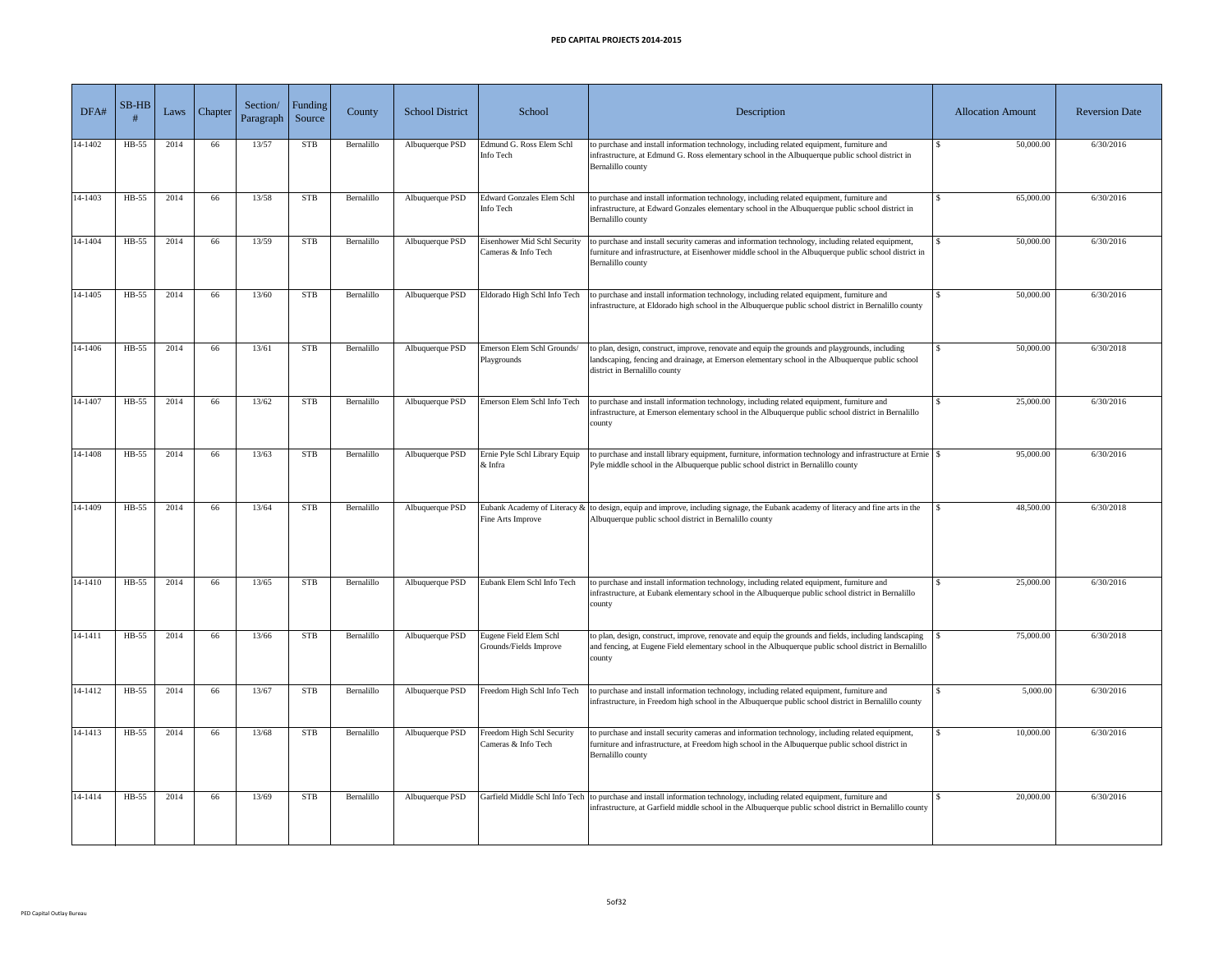| DFA#    | $SB-HB$ | Laws | <b>Chapter</b> | Section/<br>Paragraph | <b>Funding</b><br>Source | County     | <b>School District</b> | School                                                   | Description                                                                                                                                                                                                                             | <b>Allocation Amount</b> | <b>Reversion Date</b> |
|---------|---------|------|----------------|-----------------------|--------------------------|------------|------------------------|----------------------------------------------------------|-----------------------------------------------------------------------------------------------------------------------------------------------------------------------------------------------------------------------------------------|--------------------------|-----------------------|
| 14-1415 | HB-55   | 2014 | 66             | 13/70                 | <b>STB</b>               | Bernalillo | Charter                | Gilbert L. Sena Charter High<br>Schl Info Tech           | to purchase and install information technology, including related equipment, furniture and<br>infrastructure, at Gilbert L. Sena charter high school in Albuquerque in Bernalillo county                                                | 110,000.00               | 6/30/2016             |
| 14-1416 | $HB-55$ | 2014 | 66             | 13/71                 | <b>STB</b>               | Bernalillo | Albuquerque PSD        | Governor Bent Elem Schl<br>Security Cameras/ Info Tech   | to purchase and install security cameras and information technology, including related equipment,<br>furniture and infrastructure, at Governor Bent elementary school in the Albuquerque public school<br>district in Bernalillo county | 50,000.00                | 6/30/2016             |
| 14-1417 | $HB-55$ | 2014 | 66             | 13/72                 | <b>STB</b>               | Bernalillo | Albuquerque PSD        | Grant Middle Schl Info Tech                              | to purchase and install information technology, including related equipment, furniture and<br>infrastructure, at Grant middle school in the Albuquerque public school district in Bernalillo county                                     | 38,000.00                | 6/30/2016             |
| 14-1418 | HB-55   | 2014 | 66             | 13/73                 | <b>STB</b>               | Bernalillo | Albuquerque PSD        | <b>Grant Middle Schl Security</b><br>Cameras & Info Tech | to purchase and install security cameras and information technology, including related equipment,<br>furniture and infrastructure, at Grant middle school in the Albuquerque public school district in<br>Bernalillo county             | 45,000.00                | 6/30/2016             |
| 14-1419 | $HB-55$ | 2014 | 66             | 13/74                 | <b>STB</b>               | Bernalillo | Albuquerque PSD        | Griegos Elem Schl Grounds &<br>Playgrounds Improve       | to plan, design, construct, renovate and equip the grounds and playgrounds, including fencing,<br>drainage and landscaping, at Griegos elementary school in the Albuquerque public school district in<br>Bernalillo county              | 51,000.00                | 6/30/2018             |
| 14-1420 | $HB-55$ | 2014 | 66             | 13/75                 | <b>STB</b>               | Bernalillo | Albuquerque PSD        | Harrison Mid Schl Info Tech                              | to purchase and install information technology, including related furniture, equipment, and<br>infrastructure in Harrison middle school in the Albuquerque public school district in Bernalillo county                                  | 25,000.00                | 6/30/2016             |
| 14-1421 | $HB-55$ | 2014 | 66             | 13/76                 | <b>STB</b>               | Bernalillo | Albuquerque PSD        | Harrison Mid Schl Security<br>Cameras & Info Tech        | to purchase and install security cameras and information technology, including related furniture,<br>equipment and infrastructure in Harrison middle school in the Albuquerque public school district in<br>Bernalillo county           | 35,000.00                | 6/30/2016             |
| 14-1422 | HB-55   | 2014 | 66             | 13/77                 | <b>STB</b>               | Bernalillo | Albuquerque PSD        | Hawthorne Elem Schl<br>Grounds/Playgrounds               | to plan, design, construct, improve, renovate and equip the grounds and playgrounds, including<br>landscaping, fencing and drainage, at Hawthorne elementary school in the Albuquerque public school<br>district in Bernalillo county   | 50,000.00                | 6/30/2018             |
| 14-1423 | HB-55   | 2014 | 66             | 13/78                 | <b>STB</b>               | Bernalillo | Albuquerque PSD        | Hayes Middle Schl Info Tech                              | to purchase and install information technology, including related equipment, furniture and<br>infrastructure, at Hayes middle school in the Albuquerque public school district in Bernalillo county                                     | 67,500.00                | 6/30/2016             |
| 14-1424 | $HB-55$ | 2014 | 66             | 13/79                 | <b>STB</b>               | Bernalillo | Charter                | Schl Tech/Lab                                            | Health Leadership Charter High to purchase school and classroom technology, furniture and a simulation laboratory for the Health<br>Leadership charter high school in Albuquerque in Bernalillo county                                  | 115,000.00               | 6/30/2016             |
| 14-1425 | HB-55   | 2014 | 66             | 13/80                 | <b>STB</b>               | Bernalillo | Albuquerque PSD        | Highland High Schl<br>Felty/Field/Grounds Improve        | to plan, design, construct, renovate, equip and furnish improvements to the facilities, fields and<br>grounds at Highland high school in the Albuquerque public school district in Bernalillo county                                    | 95,000.00                | 6/30/2018             |
| 14-1426 | HB-55   | 2014 | 66             | 13/81                 | <b>STB</b>               | Bernalillo | Albuquerque PSD        | Highland High Schl Info Tech                             | to purchase and install information technology, including related equipment, furniture and<br>infrastructure, in Highland high school in the Albuquerque public school district in Bernalillo county                                    | 30,000.00                | 6/30/2016             |
| 14-1427 | HB-55   | 2014 | 66             | 13/82                 | <b>STB</b>               | Bernalillo | Albuquerque PSD        | Hodgin Elem Schl Facilities/<br>Grounds Improve          | to plan, design, construct, improve, renovate and equip the facilities and grounds, including block<br>walls, at Hodgin elementary school in the Albuquerque public school district in Bernalillo county                                | 98,800.00                | 6/30/2018             |
| 14-1428 | $HB-55$ | 2014 | 66             | 13/83                 | <b>STB</b>               | Bernalillo | Albuquerque PSD        |                                                          | Hoover Middle Schl Info Tech to purchase and install information technology, including related equipment, furniture and<br>infrastructure, at Hoover middle school in the Albuquerque public school district in Bernalillo county       | 50,000.00                | 6/30/2016             |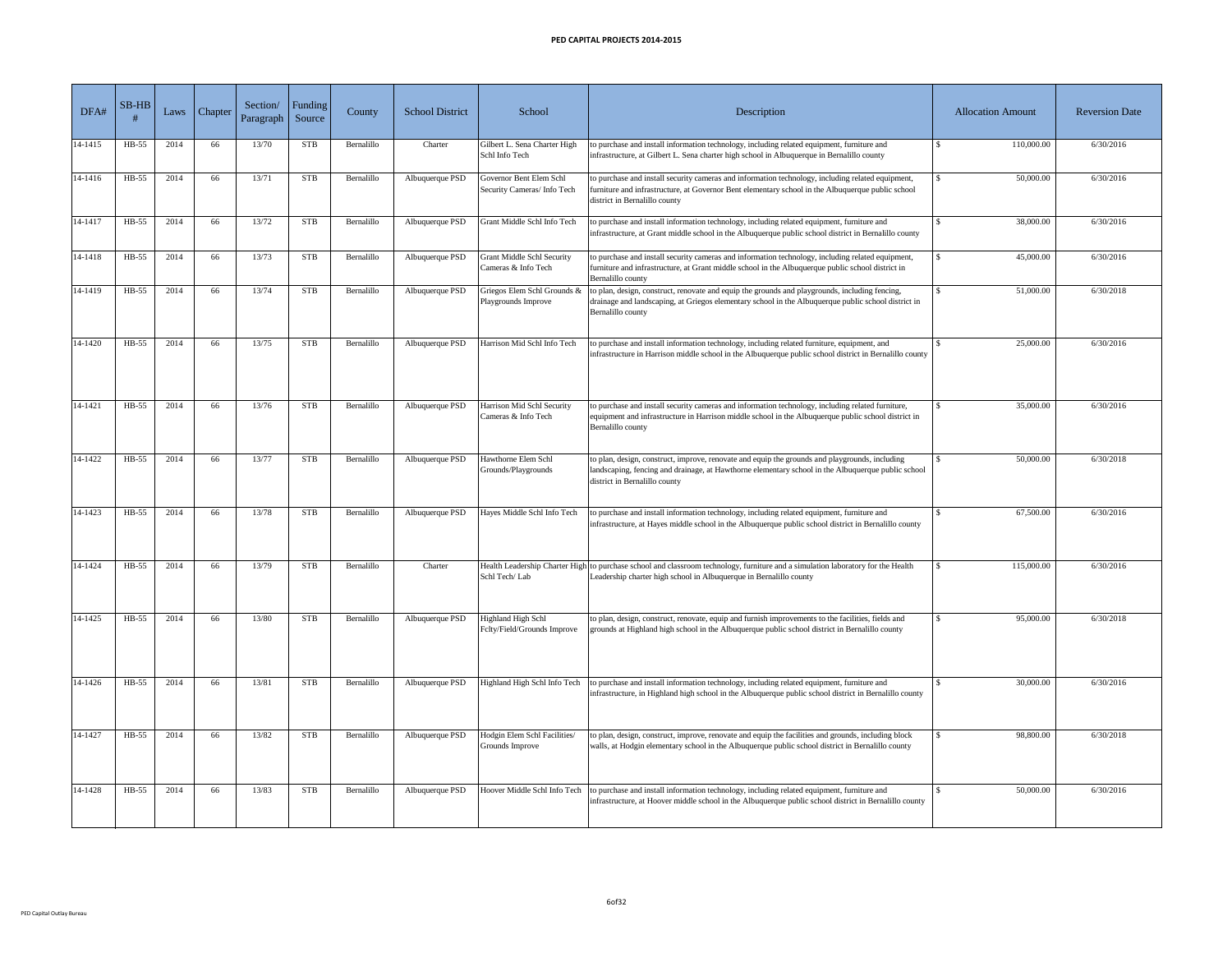| DFA#    | $SB-HB$ | Laws | Chapter <sup>1</sup> | Section/<br>Paragraph | Funding<br>Source | County     | <b>School District</b> | School                                                   | Description                                                                                                                                                                                                                                 | <b>Allocation Amount</b> | <b>Reversion Date</b> |
|---------|---------|------|----------------------|-----------------------|-------------------|------------|------------------------|----------------------------------------------------------|---------------------------------------------------------------------------------------------------------------------------------------------------------------------------------------------------------------------------------------------|--------------------------|-----------------------|
| 14-1429 | HB-55   | 2014 | 66                   | 13/84                 | <b>STB</b>        | Bernalillo | Albuquerque PSD        | Hubert Humpphrey Elem Schl<br>Tech                       | to purchase and install information technology, including related equipment, furniture and<br>infrastructure, at Hubert Humphrey elementary school in the Albuquerque public school district in<br>Bernalillo county                        | 100,000.00               | 6/30/2016             |
| 14-1430 | HB-55   | 2014 | 66                   | 13/85                 | <b>STB</b>        | Bernalillo | Albuquerque PSD        | Inez Elem Schl Info Tech                                 | to purchase and install information technology, including related equipment, furniture and<br>infrastructure, at Inez elementary school in the Albuquerque public school district in Bernalillo county                                      | 50,000.00                | 6/30/2016             |
| 14-1431 | $HB-55$ | 2014 | 66                   | 13/86                 | <b>STB</b>        | Bernalillo | Albuquerque PSD        | Inez Elem Schl Library Equip<br>$&$ Furnish              | to purchase and install library equipment, furniture, information technology and infrastructure at Inez<br>elementary school in the Albuquerque public school district in Bernalillo county                                                 | 85,000.00                | 6/30/2016             |
| 14-1432 | HB-55   | 2014 | 66                   | 13/87                 | <b>STB</b>        | Bernalillo | Albuquerque PSD        | <b>Inez Elem Schl Security</b><br>Cameras & Info Tech    | to purchase and install security cameras and information technology, including related equipment,<br>furniture and infrastructure, at Inez elementary school in the Albuquerque public school district in<br>Bernalillo county              | 50,000.00                | 6/30/2016             |
| 14-1433 | $HB-55$ | 2014 | 66                   | 13/88                 | <b>STB</b>        | Bernalillo | Albuquerque PSD        | Jackson Mid Schl Info Tech                               | to purchase and install information technology, including related equipment, furniture and<br>infrastructure, at Jackson middle school in the Albuquerque public school district in Bernalillo county                                       | 37,500.00                | 6/30/2016             |
| 14-1434 | HB-55   | 2014 | 66                   | 13/89                 | <b>STB</b>        | Bernalillo | Albuquerque PSD        | Jackson Middle Schl Security<br>Cameras & Info Tech      | to purchase and install security cameras and information technology, including related equipment,<br>furniture and infrastructure, at Jackson middle school in the Albuquerque public school district in<br>Bernalillo county               | 105,000.00               | 6/30/2016             |
| 14-1435 | $HB-55$ | 2014 | 66                   | 13/90                 | <b>STB</b>        | Bernalillo | Albuquerque PSD        | James Monroe Mid Schl<br>Grounds/Fields/facilities       | to plan, design, construct, renovate, improve and equip the grounds, fields and facilities, including<br>fencing, drainage and landscaping, at James Monroe middle school in the Albuquerque public school<br>district in Bernalillo county | 200,000.00               | 6/30/2018             |
| 14-1436 | HB-55   | 2014 | 66                   | 13/91                 | <b>STB</b>        | Bernalillo | Albuquerque PSD        | James Moroe Mid Schl Info<br>Tech                        | to purchase and install information technology, including related equipment, furniture and<br>infrastructure, at James Monroe middle school in the Albuquerque public school district in Bernalillo<br>county                               | 75,000.00                | 6/30/2016             |
| 14-1437 | HB-55   | 2014 | 66                   | 13/92                 | <b>STB</b>        | Bernalillo | Albuquerque PSD        | <b>Jasmes Monroe Mid Schl</b><br>Library Equip & Furnish | to purchase and install library equipment, furniture, information technology and infrastructure at<br>James Monroe middle school in the Albuquerque public school district in Bernalillo county                                             | 20,000.00                | 6/30/2016             |
| 14-1438 | HB-55   | 2014 | 66                   | 13/93                 | <b>STB</b>        | Bernalillo | Albuquerque PSD        | James Monroe Mid Schl<br>Security Cameras & Info Tech    | to purchase and install security cameras and information technology, including related equipment,<br>furniture and infrastructure, at James Monroe middle school in the Albuquerque public school district<br>in Bernalillo county          | 120,000.00               | 6/30/2016             |
| 14-1439 | HB-55   | 2014 | 66                   | 13/94                 | <b>STB</b>        | Bernalillo | Albuquerque PSD        | Jefferson Mid Schl Info Tech                             | to purchase and install information technology, including related equipment, furniture and<br>infrastructure, at Jefferson middle school in the Albuquerque public school district in Bernalillo county                                     | 65,000.00                | 6/30/2016             |
| 14-1440 | $HB-55$ | 2014 | 66                   | 13/95                 | <b>STB</b>        | Bernalillo | Albuquerque PSD        | John Adams Mid Schl<br>Gronds/Facilities Improve         | to plan, design, construct and renovate grounds and facilities, including purchase and installation of<br>related equipment and furnishings, at John Adams middle school in the Albuquerque public school<br>district in Bernalillo county  | 210,000.00               | 6/30/2018             |
| 14-1441 | $HB-55$ | 2014 | 66                   | 13/96                 | <b>STB</b>        | Bernalillo | Albuquerque PSD        | John Baker Elem Schl Info<br>Tech                        | to purchase and install information technology, including related equipment, furniture and<br>infrastructure, at John Baker elementary school in the Albuquerque public school district in Bernalillo<br>county                             | 50,000.00                | 6/30/2016             |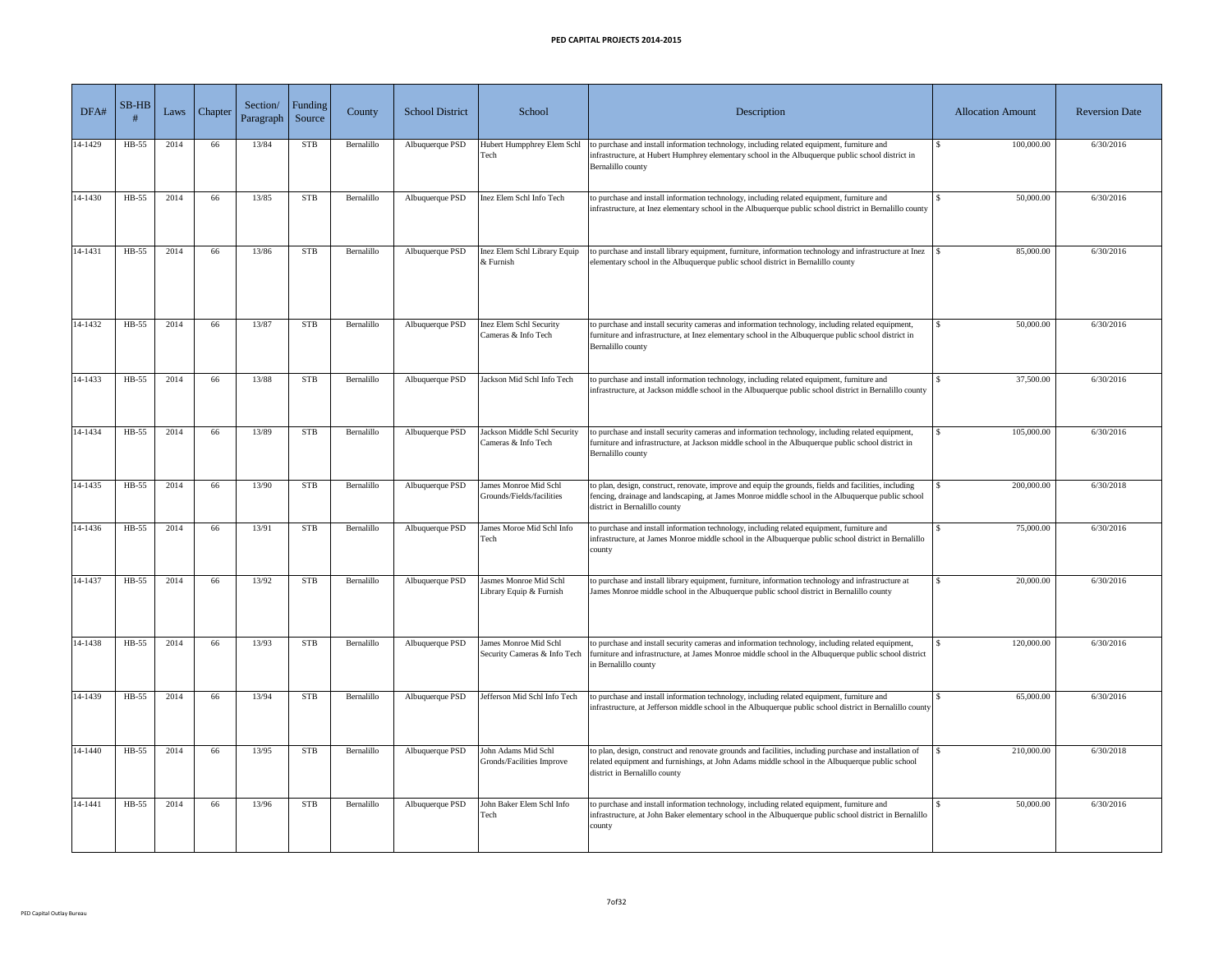| DFA#    | $SB-HB$ | Laws | Chapter <sup>1</sup> | Section/<br>Paragraph | Funding<br>Source | County     | <b>School District</b> | School                                              | Description                                                                                                                                                                                                                         | <b>Allocation Amount</b> | <b>Reversion Date</b> |
|---------|---------|------|----------------------|-----------------------|-------------------|------------|------------------------|-----------------------------------------------------|-------------------------------------------------------------------------------------------------------------------------------------------------------------------------------------------------------------------------------------|--------------------------|-----------------------|
| 14-1442 | HB-55   | 2014 | 66                   | 13/97                 | <b>STB</b>        | Bernalillo | Albuquerque PSD        |                                                     | Kennedy Middle Schl Info Tech to purchase and install information technology, including related equipment, furniture and<br>infrastructure, at Kennedy middle school in the Albuquerque public school district in Bernalillo county | 75,000.00                | 6/30/2016             |
| 14-1443 | HB-55   | 2014 | 66                   | 13/98                 | <b>STB</b>        | Bernalillo | Albuquerque PSD        | Kirtland Elem Schl Info Tech                        | to purchase and install information technology, including related equipment, furniture and<br>infrastructure, in Kirtland elementary school in the Albuquerque public school district in Bernalillo<br>county                       | 30,000.00                | 6/30/2016             |
| 14-1444 | $HB-55$ | 2014 | 66                   | 13/99                 | <b>STB</b>        | Bernalillo | Albuquerque PSD        | Kit Carson Elem Schl<br>Grounds/Playgrounds Improve | to plan, design, construct, improve, renovate and equip the grounds and playgrounds, including<br>landscaping and fencing, at Kit Carson elementary school in the Albuquerque public school district in<br>Bernalillo county        | 95,000.00                | 6/30/2018             |
| 14-1445 | HB-55   | 2014 | 66                   | 13/101                | <b>STB</b>        | Bernalillo | Charter                | La Academia de Esperanza<br>Workshop                | to purchase and install a collaborative workshop for La Academia de Esperanza in the Albuquerque<br>public school district in Bernalillo county                                                                                     | 55,000.00                | 6/30/2018             |
| 14-1446 | HB-55   | 2014 | 66                   | 13/102                | <b>STB</b>        | Bernalillo | Albuquerque PSD        | La Mesa Elem Schl Fixtures/<br>Furniture/ Equipment | to purchase and install fixtures, furniture and equipment at La Mesa elementary school in the<br>Albuquerque public school district in Bernalillo county                                                                            | 25,000.00                | 6/30/2016             |
| 14-1447 | $HB-55$ | 2014 | 66                   | 13/103                | <b>STB</b>        | Bernalillo | Albuquerque PSD        | La Mesa elem Schl Grounds/<br>Playgrounds           | to plan, design, construct, improve, renovate and equip the grounds and playgrounds, including<br>landscaping, fencing and drainage, at La Mesa elementary school in the Albuquerque public school<br>district in Bernalillo county | 50,000.00                | 6/30/2018             |
| 14-1448 | HB-55   | 2014 | 66                   | 13/104                | <b>STB</b>        | Bernalillo | Albuquerque PSD        | La Mesa Elem Schl Info Tech                         | to purchase and install information technology, including related equipment, furniture and<br>infrastructure, at La Mesa elementary school in the Albuquerque public school district in Bernalillo<br>county                        | 20,000.00                | 6/30/2016             |
| 14-1449 | HB-55   | 2014 | 66                   | 13/105                | <b>STB</b>        | Bernalillo | Albuquerque PSD        | La Mesa Elem Schl outdoor<br>Classroom              | to purchase land for and to plan and design an outdoor classroom at La Mesa elementary school in the<br>Albuquerque public school district in Bernalillo county                                                                     | 30,000.00                | 6/30/2018             |
| 14-1450 | HB-55   | 2014 | 66                   | 13/106                | <b>STB</b>        | Bernalillo | Albuquerque PSD        | La Mesa Elem Schl Security<br>Cameras & Info Tech   | to purchase and install security cameras and information technology, including related equipment,<br>furniture and infrastructure, at La Mesa elementary school in the Albuquerque public school district in<br>Bernalillo county   | 15,000.00                | 6/30/2016             |
| 14-1451 | $HB-55$ | 2014 | 66                   | 13/107                | <b>STB</b>        | Bernalillo | Charter                | Furnish                                             | La Promesa Early Learning Ctr to furnish La Promesa early learning center in Albuquerque in Bernalillo county                                                                                                                       | 50,000.00                | 6/30/2016             |
| 14-1452 | $HB-55$ | 2014 | 66                   | 13/108                | <b>STB</b>        | Bernalillo | Charter                | Info tech                                           | La Promesa Early Learning Ctr to purchase and install information technology, including related equipment, furniture and<br>infrastructure, at La Promesa early learning center charter school in Albuquerque in Bernalillo county  | 160,000.00               | 6/30/2016             |
| 14-1453 | $HB-55$ | 2014 | 66                   | 13/109                | <b>STB</b>        | Bernalillo | Charter                | Renovate                                            | La Promesa Early Learning Ctr to renovate, equip and furnish facilities at La Promesa early learning center charter school in<br>Albuquerque in Bernalillo county                                                                   | 55,000.00                | 6/30/2018             |
| 14-1454 | HB-55   | 2014 | 66                   | 13/110                | <b>STB</b>        | Bernalillo | Albuquerque PSD        | Equip                                               | Lavaland Elem Schl Playground to remove old equipment and purchase and install new playground equipment at Lavaland elementary<br>school in the Albuquerque public school district in Bernalillo county                             | 123,927.00               | 6/30/2016             |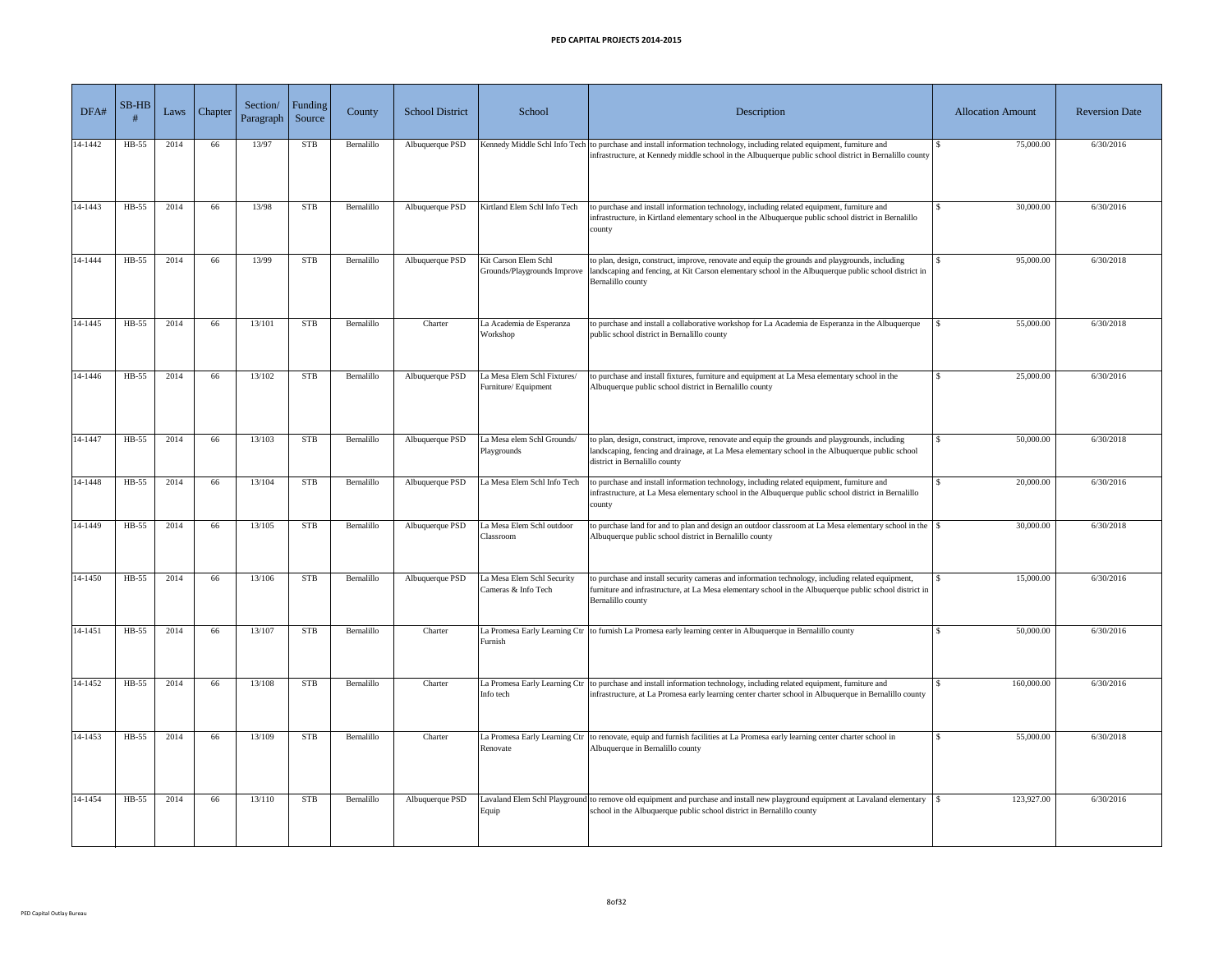| DFA#    | $SB-HB$ | Laws | Chapter | Section/<br>Paragraph | Funding<br>Source | County     | <b>School District</b> | School                                                     | Description                                                                                                                                                                                                                                                                                                    | <b>Allocation Amount</b>   | <b>Reversion Date</b> |
|---------|---------|------|---------|-----------------------|-------------------|------------|------------------------|------------------------------------------------------------|----------------------------------------------------------------------------------------------------------------------------------------------------------------------------------------------------------------------------------------------------------------------------------------------------------------|----------------------------|-----------------------|
| 14-1455 | HB-55   | 2014 | 66      | 13/111                | <b>STB</b>        | Bernalillo | Albuquerque PSD        | ongfellow Elem Schl Info<br>Гесh                           | to purchase and install information technology, including related equipment, furniture and<br>infrastructure, at Longfellow elementary school in the Albuquerque public school district in Bernalillo<br>county                                                                                                | 85,000.00                  | 6/30/2016             |
| 14-1456 | HB-55   | 2014 | 66      | 13/112                | <b>STB</b>        | Bernalillo | Albuquerque PSD        | os Padillas Elem Schl<br>Grounds/Playgrounds               | to plan, design, construct, improve, renovate and equip the grounds and playgrounds, including<br>landscaping, fencing and drainage, at Los Padillas elementary school in the Albuquerque public school<br>district in Bernalillo county                                                                       | 130,000.00                 |                       |
| 14-1457 | HB-55   | 2014 | 66      | 13/113                | <b>STB</b>        | Bernalillo | Albuquerque PSD        | owell Elem Schl<br>Amphitheater/Grounds                    | to plan, design and construct improvements to the grounds and amphitheater at Lowell elementary<br>school in the Albuquerque public school district in Bernalillo county                                                                                                                                       | 55,000.00<br>$\mathcal{L}$ |                       |
| 14-1458 | $HB-55$ | 2014 | 66      | 13/114                | <b>STB</b>        | Bernalillo | Albuquerque PSD        | vndon B. Johnson middle<br>School Equip & Furnish          | to equip and furnish the Lyndon B. Johnson middle school in the Albuquerque public school district in<br>Bernalillo county                                                                                                                                                                                     | 7,000.00                   | 6/30/2016             |
| 14-1459 | $HB-55$ | 2014 | 66      | 13/115                | <b>STB</b>        | Bernalillo | Albuquerque PSD        | Madison Mid Schl Grounds/<br>Courtyard                     | to plan, design, construct, improve, renovate and equip the grounds, courtyard and facilities, including $\frac{1}{s}$<br>landscaping, fencing and drainage, at Madison middle school in the Albuquerque public school district<br>in Bernalillo county                                                        | 19,000.00                  |                       |
| 14-1460 | HB-55   | 2014 | 66      | 13/116                | <b>STB</b>        | Bernalillo | Albuquerque PSD        | Madison Mid schl Security<br>Caqmeras & Info Tech          | to purchase and install security cameras and information technology, including related equipment,<br>furniture and infrastructure, at Madison middle school in the Albuquerque public school district in<br>Bernalillo county                                                                                  | 62,000.00                  | 6/30/2016             |
| 14-1461 | HB-55   | 2014 | 66      | 13/117                | <b>STB</b>        | Bernalillo | Albuquerque PSD        | Manzano High Schl Info Tech                                | to purchase and install information technology, including related furniture, equipment and<br>infrastructure, at Manzano high school in the Albuquerque public school district in Bernalillo county                                                                                                            | 50,000.00                  | 6/30/2016             |
| 14-1462 | $HB-55$ | 2014 | 66      | 13/118                | <b>STB</b>        | Bernalillo | Albuquerque PSD        | Mark Twain Elem Schl Info<br>Tech                          | to purchase and install information technology, including related equipment, furniture and<br>infrastructure, at Mark Twain elementary school in the Albuquerque public school district in Bernalillo<br>county                                                                                                | 60,000.00                  | 6/30/2016             |
| 14-1463 | HB-55   | 2014 | 66      | 13/119                | <b>STB</b>        | Bernalillo | Albuquerque PSD        | Cameras & Info Tech                                        | Mark Twain Elem Schl Security to purchase and install security cameras and information technology, including related equipment,<br>furniture and infrastructure, at Mark Twain elementary school in the Albuquerque public school<br>district in Bernalillo county                                             | 25,000.00                  | 6/30/2016             |
| 14-1464 | $HB-55$ | 2014 | 66      | 13/120                | <b>STB</b>        | Bernalillo | Albuquerque PSD        | Amry Ann Binford Elem Schl<br>Info Tech                    | to purchase and install information technology, including related equipment, furniture and<br>infrastructure, at Mary Ann Binford elementary school in the Albuquerque public school district in<br>Bernalillo county                                                                                          | 65,000.00                  | 6/30/2016             |
| 14-1465 | $HB-55$ | 2014 | 66      | 13/121                | <b>STB</b>        | Bernalillo | Albuquerque PSD        | Tech                                                       | Matheson Park Elem Schl Info to purchase and install information technology, including related equipment, furniture and<br>infrastructure, at Matheson Park elementary school in the Albuquerque public school district in<br>Bernalillo county                                                                | 50,000.00                  | 6/30/2016             |
| 14-1466 | HB-55   | 2014 | 66      | 13/122                | <b>STB</b>        | Bernalillo | Albuquerque PSD        | McCollum Elem Schl<br>Grounds/Playgrounds                  | to plan, design, construct, improve, renovate and equip the grounds and playgrounds, including<br>landscaping, fencing and drainage, at McCollum elementary school in the Albuquerque public school<br>district in Bernalillo county                                                                           | 30,000.00                  | 6/30/2018             |
| 14-1467 | HB-55   | 2014 | 66      | 13/123                | <b>STB</b>        | Bernalillo | Albuquerque PSD        | McKinley Mid Schl Info Tech                                | to purchase and install information technology, including related equipment, furniture and<br>infrastructure, at McKinley middle school in the Albuquerque public school district in Bernalillo<br>county                                                                                                      | 100,000.00                 | 6/30/2016             |
| 14-1468 | $HB-55$ | 2014 | 66      | 13/124                | <b>STB</b>        | Bernalillo | Charter                | Media Arts Collaborative<br><b>Charter Schl Facilities</b> | to acquire, plan, design, construct and equip facilities for the Media Arts Collaborative charter school<br>in Albuquerque in Bernalillo county                                                                                                                                                                | 160,000.00                 | 6/30/2018             |
| 14-1469 | $HB-55$ | 2014 | 66      | 13/125                | <b>STB</b>        | Bernalillo | Charter                | Mission Achievement &<br>Success Info Tech/Comm Sys        | to design and construct an emergency communications system integrated into the existing information $\frac{1}{s}$<br>technology and communications system, including related equipment, furniture and infrastructure, at<br>Mission Achievement and Success charter school in Albuquerque in Bernalillo county | 95,000.00                  | 6/30/2018             |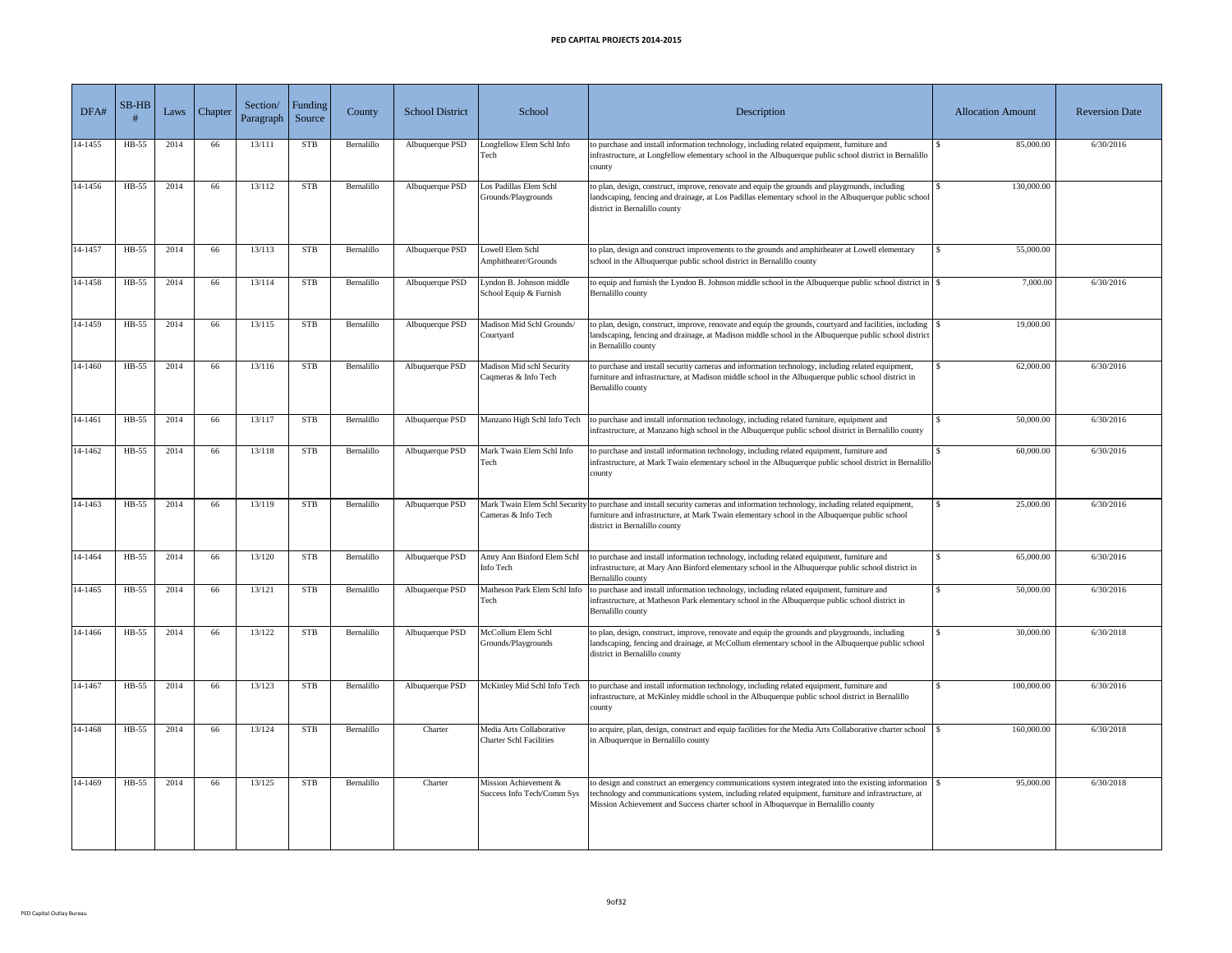| DFA#    | $SB-HB$ | Laws | Chapter <sup>'</sup> | Section/<br>Paragraph | Funding<br>Source | County     | <b>School District</b> | School                                                     | Description                                                                                                                                                                                                                                                                       | <b>Allocation Amount</b> | <b>Reversion Date</b> |
|---------|---------|------|----------------------|-----------------------|-------------------|------------|------------------------|------------------------------------------------------------|-----------------------------------------------------------------------------------------------------------------------------------------------------------------------------------------------------------------------------------------------------------------------------------|--------------------------|-----------------------|
| 14-1470 | $HB-55$ | 2014 | 66                   | 13/126                | <b>STB</b>        | Bernalillo | Albuquerque PSD        | <b>Mission Avenue Elem Schl</b><br>Felties/Grounds Improve | to plan, design, construct, renovate, equip and furnish improvements to facilities and grounds,<br>including parking lot and drop-off area improvements, at Mission Avenue elementary school in the<br>Albuquerque public school district in Bernalillo county                    | 20,000.00                | 6/30/2018             |
| 14-1471 | $HB-55$ | 2014 | 66                   | 13/127                | <b>STB</b>        | Bernalillo | Albuquerque PSD        | Mitchelle Elem Schl Info Tech                              | to purchase and install information technology, including related equipment, furniture and<br>infrastructure, at Mitchell elementary school in the Albuquerque public school district in Bernalillo<br>county                                                                     | 50,000.00                | 6/30/2016             |
| 14-1472 | HB-55   | 2014 | 66                   | 13/128                | <b>STB</b>        | Bernalillo | Albuquerque PSD        | Monte Vista Elem Schl<br>Grounds & Playgrounds             | to plan, design, renovate and equip the grounds and playgrounds, including fencing, drainage and<br>landscaping, at Monte Vista elementary school in the Albuquerque public school district in Bernalillo<br>county                                                               | 63,000.00                | 6/30/2018             |
| 14-1473 | HB-55   | 2014 | 66                   | 13/129                | <b>STB</b>        | Bernalillo | Albuquerque PSD        | MonteVista Elem Schl Info<br>Tech                          | to purchase and install information technology, including related equipment, furniture and<br>infrastructure, at Monte Vista elementary school in the Albuquerque public school district in Bernalillo<br>county                                                                  | 30,000.00                | 6/30/2016             |
| 14-1474 | HB-55   | 2014 | 66                   | 13/130                | <b>STB</b>        | Bernalillo | Charter                | The Montessori Elem Schl Bus                               |                                                                                                                                                                                                                                                                                   | 80,000.00                | 6/30/2016             |
| 14-1475 | HB-55   | 2014 | 66                   | 13/131                | <b>STB</b>        | Bernalillo | Charter                | Montessori Elem Schl<br>Playground Equip                   | to purchase and install playground equipment at the Montessori elementary school in Albuquerque in<br>Bernalillo county                                                                                                                                                           | 35,000.00                | 6/30/2016             |
| 14-1476 | HB-55   | 2014 | 66                   | 13/132                | <b>STB</b>        | Bernalillo | Albuquerque PSD        | & Felties Improve                                          | Montezuma Elem Schl Grounds to plan, design, renovate, improve and equip the grounds and facilities, including fencing, drainage and \$<br>landscaping, in the kindergarten area at Montezuma elementary school in the Albuquerque public<br>school district in Bernalillo county | 50,000.00                | 6/30/2018             |
| 14-1477 | HB-55   | 2014 | 66                   | 13/133                | <b>STB</b>        | Bernalillo | Albuquerque PSD        | Montezuma Elem Schl Info<br>Tech                           | to purchase and install information technology, including related equipment, furniture and<br>infrastructure, in Montezuma elementary school in the Albuquerque public school district in Bernalillo<br>county                                                                    | 30,000.00                | 6/30/2016             |
| 14-1478 | $HB-55$ | 2014 | 66                   | 13/134                | <b>STB</b>        | Bernalillo |                        | <b>Mountain Mahogany</b><br>Community Schl Info Tech       | to purchase and install information technology, including related equipment, furniture and<br>infrastructure, at Mountain Mahogany community school in the Albuquerque public school district in<br>Bernalillo county                                                             | 10,000.00                | 6/30/2016             |
| 14-1479 | HB-55   | 2014 | 66                   | 13/135                | <b>STB</b>        | Bernalillo | Albuquerque PSD        | Mountain View Elem Schl Info<br>Tech                       | to purchase and install information technology, including related furniture, equipment and<br>infrastructure, in Mountain View elementary school in the Albuquerque public school district in<br>Bernalillo county                                                                | 70,000.00                | 6/30/2016             |
| 14-1480 | HB-55   | 2014 | 66                   | 13/136                | <b>STB</b>        | Bernalillo | Albuquerque PSD        | Navajo Elem Schl Info Tech                                 | to purchase and install information technology, including related furniture, equipment and<br>infrastructure, in Navajo elementary school in the Albuquerque public school district in Bernalillo<br>county                                                                       | 20,000.00                | 6/30/2016             |
| 14-1481 | $HB-55$ | 2014 | 66                   | 13/137                | <b>STB</b>        | Bernalillo | Albuquerque PSD        | Next+Gen Academy High Schl<br>Info Tech                    | to purchase and install information technology, including related equipment, furniture and<br>infrastructure, at Nex+Gen Academy high school in the Albuquerque public school district in<br>Bernalillo county                                                                    | 50,000.00                | 6/30/2016             |
| 14-1482 | HB-55   | 2014 | 66                   | 13/138                | <b>STB</b>        | Bernalillo | Albuquerque PSD        | North Star Elem Schl Info Tech                             | to purchase and install information technology, including related equipment, furniture and<br>infrastructure, at North Star elementary school in the Albuquerque public school district in Bernalillo<br>county                                                                   | 50,000.00                | 6/30/2016             |
| 14-1483 | $HB-55$ | 2014 | 66                   | 13/139                | <b>STB</b>        | Bernalillo | Charter                | <b>Nuestro Valores Charter Schl</b><br>Land & Bldg         | to purchase land and a building and to plan, design, construct, renovate and equip facilities for the<br>Nuestros Valores charter school in the Albuquerque public school district in Bernalillo county                                                                           | 90,000.00                | 6/30/2018             |
| 14-1484 | $HB-55$ | 2014 | 66                   | 13/140                | <b>STB</b>        | Bernalillo | Albuquerque PSD        | Painted Sky Elem Schl Info<br>Tech                         | to purchase and install information technology, including related equipment, furniture and<br>infrastructure, at Painted Sky elementary school in the Albuquerque public school district in Bernalillo<br>county                                                                  | 50,000.00                | 6/30/2016             |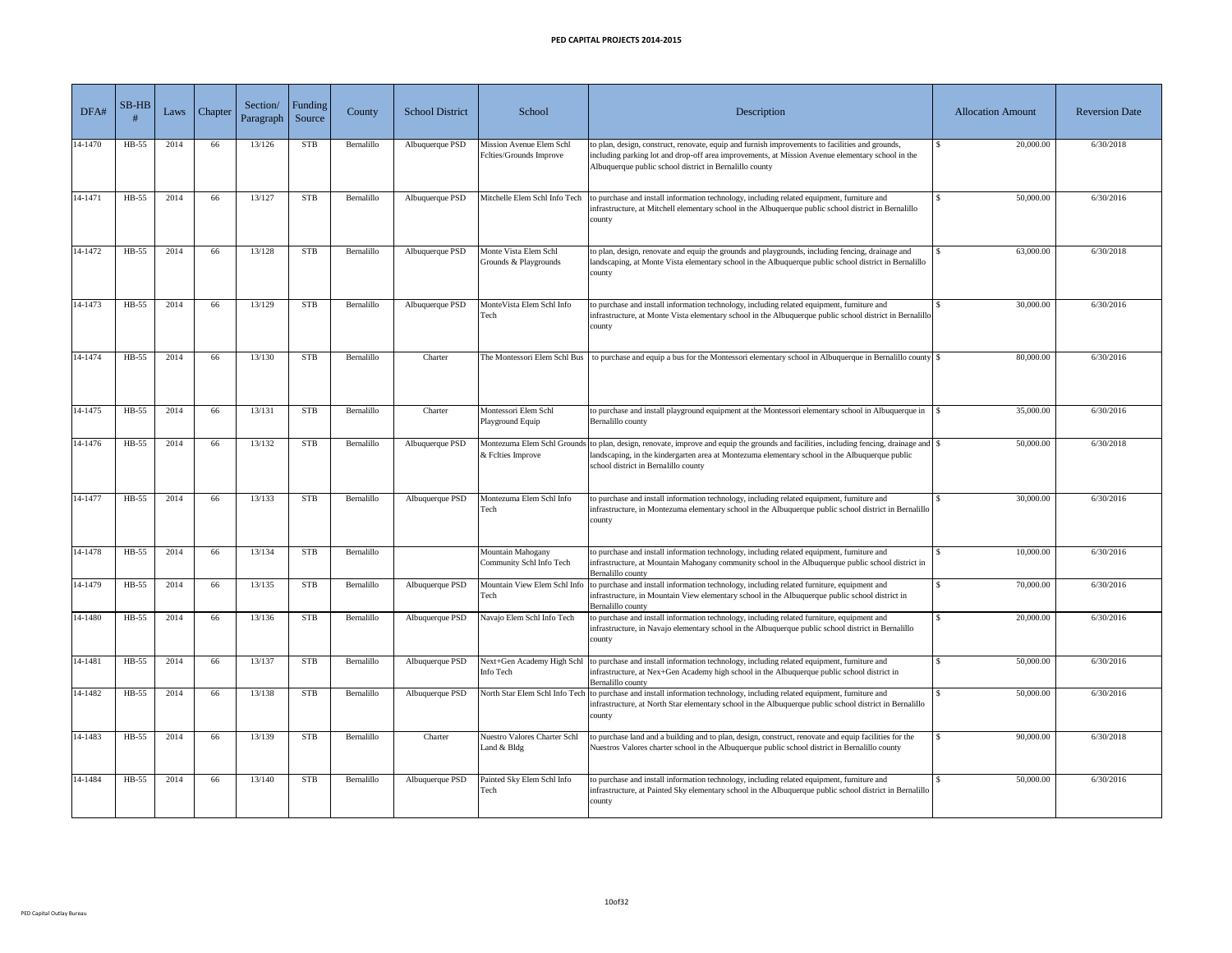| DFA#    | $SB-HB$ | Laws | Chapter / | Section/<br>Paragraph | Funding  <br>Source | County     | <b>School District</b> | School                                                   | Description                                                                                                                                                                                                                                     | <b>Allocation Amount</b> | <b>Reversion Date</b> |
|---------|---------|------|-----------|-----------------------|---------------------|------------|------------------------|----------------------------------------------------------|-------------------------------------------------------------------------------------------------------------------------------------------------------------------------------------------------------------------------------------------------|--------------------------|-----------------------|
| 14-1485 | HB-55   | 2014 | 66        | 13/141                | <b>STB</b>          | Bernalillo | Albuquerque PSD        | Pajarito Elem Schl Security<br>Cameras & Info Tech       | to purchase and install security cameras and information technology, including related furniture,<br>equipment and infrastructure, in Pajarito elementary school in the Albuquerque public school district<br>in Bernalillo county              | 85,000.00                | 6/30/2016             |
| 14-1486 | HB-55   | 2014 | 66        | 13/142                | <b>STB</b>          | Bernalillo | Albuquerque PSD        |                                                          | Petroglyph Elem Schl Info Tech to purchase and install information technology, including related equipment, furniture and<br>infrastructure, at Petroglyph elementary school in the Albuquerque public school district in Bernalillo<br>county  | 25,000.00                | 6/30/2016             |
| 14-1487 | $HB-55$ | 2014 | 66        | 13/143                | <b>STB</b>          | Bernalillo | Albuquerque PSD        | Polk Mid Schl Info Tech                                  | to purchase and install information technology, including related furniture, equipment and<br>infrastructure, in Polk middle school in the Albuquerque public school district in Bernalillo county                                              | 45,000.00                | 6/30/2016             |
| 14-1488 | $HB-55$ | 2014 | 66        | 13/144                | <b>STB</b>          | Bernalillo | Albuquerque PSD        | Reginald Chavez Elem Schl<br>Equip/Furnish               | to equip and furnish the Reginald Chavez elementary school in the Albuquerque public school district<br>in Bernalillo county                                                                                                                    | 18,000.00                | 6/30/2016             |
| 14-1489 | HB-55   | 2014 | 66        | 13/145                | <b>STB</b>          | Bernalillo | Albuquerque PSD        | Reginald Chavez Elem Schl<br>Library Equip/Furnish       | to purchase and install equipment, furniture and information technology, including related<br>infrastructure, at the library in the Reginald Chavez elementary school in the Albuquerque public                                                 | 20,000.00                | 6/30/2016             |
| 14-1490 | HB-55   | 2014 | 66        | 13/147                | <b>STB</b>          | Bernalillo | Albuquerque PSD        | Rio Grande High Schl Info<br>Tech                        | to purchase and install information technology, including related equipment, furniture and<br>infrastructure, at Rio Grande high school in the Albuquerque public school district in Bernalillo county                                          | 50,000.00                | 6/30/2016             |
| 14-1491 | $HB-55$ | 2014 | 66        | 13/148                | <b>STB</b>          | Bernalillo | Charter                | Robert F. Kennedy Charter<br>High Schl Land & Felities   | to purchase land and a building and to plan, design, construct, renovate and equip facilities for the<br>Robert F. Kennedy charter high school in the Albuquerque public school district in Bernalillo county                                   | 45,000.00                | 6/30/2018             |
| 14-1492 | $HB-55$ | 2014 | 66        | 13/149                | <b>STB</b>          | Bernalillo | Charter                | Robert F. Kennedy Charter<br>High Schl Info Tech         | purchase and install information technology, including related equipment, furniture and infrastructure,<br>at Robert F. Kennedy charter high school in the Albuquerque public school district in Bernalillo county                              | 135,000.00               | 6/30/2016             |
| 14-1493 | HB-55   | 2014 | 66        | 13/150                | <b>STB</b>          | Bernalillo | Charter                | Robert F. Kennedy Charter<br>High Schl Media Equip       | to purchase media production equipment for the media center at Robert F. Kennedy charter high school \\$<br>in the Albuquerque public school district in Bernalillo county                                                                      | 30,000.00                | 6/30/2016             |
| 14-1494 | HB-55   | 2014 | 66        | 13/151                | <b>STB</b>          | Bernalillo | Charter                | Robert F. Kennedy Charter<br>High Schl Felties & Parking | to plan, design, construct, renovate, equip and furnish improvements to facilities and grounds and to<br>upgrade lighting and parking lot areas at Robert F. Kennedy charter high school in the Albuquerque                                     | 25,000.00                | 6/30/2018             |
| 14-1495 | $HB-55$ | 2014 | 66        | 13/152                | <b>STB</b>          | Bernalillo | Albuquerque PSD        | S.Y. Jackson Elem Schl Info<br>Tech                      | to purchase and install information technology, including related equipment, furniture and<br>infrastructure, at S. Y. Jackson elementary school in the Albuquerque public school district in<br>Bernalillo county                              | 50,000.00                | 6/30/2016             |
| 14-1496 | $HB-55$ | 2014 | 66        | 13/154                | <b>STB</b>          | Bernalillo | Albuquerque PSD        | S.Y. Jackson Elem Schl<br>Grounds & Playgrounds          | to plan, design, renovate and equip the grounds and playgrounds, including fencing, drainage and<br>landscaping, at S.Y. Jackson elementary school in the Albuquerque public school district in Bernalillo<br>county                            | 40,000.00                | 6/30/2018             |
| 14-1497 | $HB-55$ | 2014 | 66        | 13/155                | <b>STB</b>          | Bernalillo | Albuquerque PSD        | Sandia Base Elem Schl Info<br>Tech                       | to purchase and install information technology, including related equipment, furniture and<br>infrastructure, at Sandia Base elementary school in the Albuquerque public school district in Bernalillo<br>county                                | 30,000.00                | 6/30/2016             |
| 14-1498 | HB-55   | 2014 | 66        | 13/157                | <b>STB</b>          | Bernalillo | Albuquerque PSD        |                                                          | Seven Bar Elem Schl Info Tech to purchase and install information technology, including related equipment, furniture and<br>infrastructure, at Seven Bar elementary school in the Albuquerque public school district in Bernalillo<br>county    | 50,000.00                | 6/30/2016             |
| 14-1499 | HB-55   | 2014 | 66        | 13/158                | <b>STB</b>          | Bernalillo | Albuquerque PSD        | Sierra Vista Elem Schl<br>Grounds/Facilites/ Equip       | to plan, design, construct, renovate, improve and equip the grounds, fields and facilities, including<br>fencing, drainage and landscaping, at Sierra Vista elementary school in the Albuquerque public school<br>district in Bernalillo county | 110,000.00               | 6/30/2018             |
| 14-1500 | $HB-55$ | 2014 | 66        | 13/159                | <b>STB</b>          | Bernalillo | Albuquerque PSD        | Sombra Del Monte Elem Schl<br>Grounds/Playgrounds        | to plan, design, construct, improve, renovate and equip the grounds and playgrounds, including<br>landscaping, fencing and drainage, at Sombra del Monte elementary school in the Albuquerque public<br>school district in Bernalillo county    | 83,000.00                | 6/30/2018             |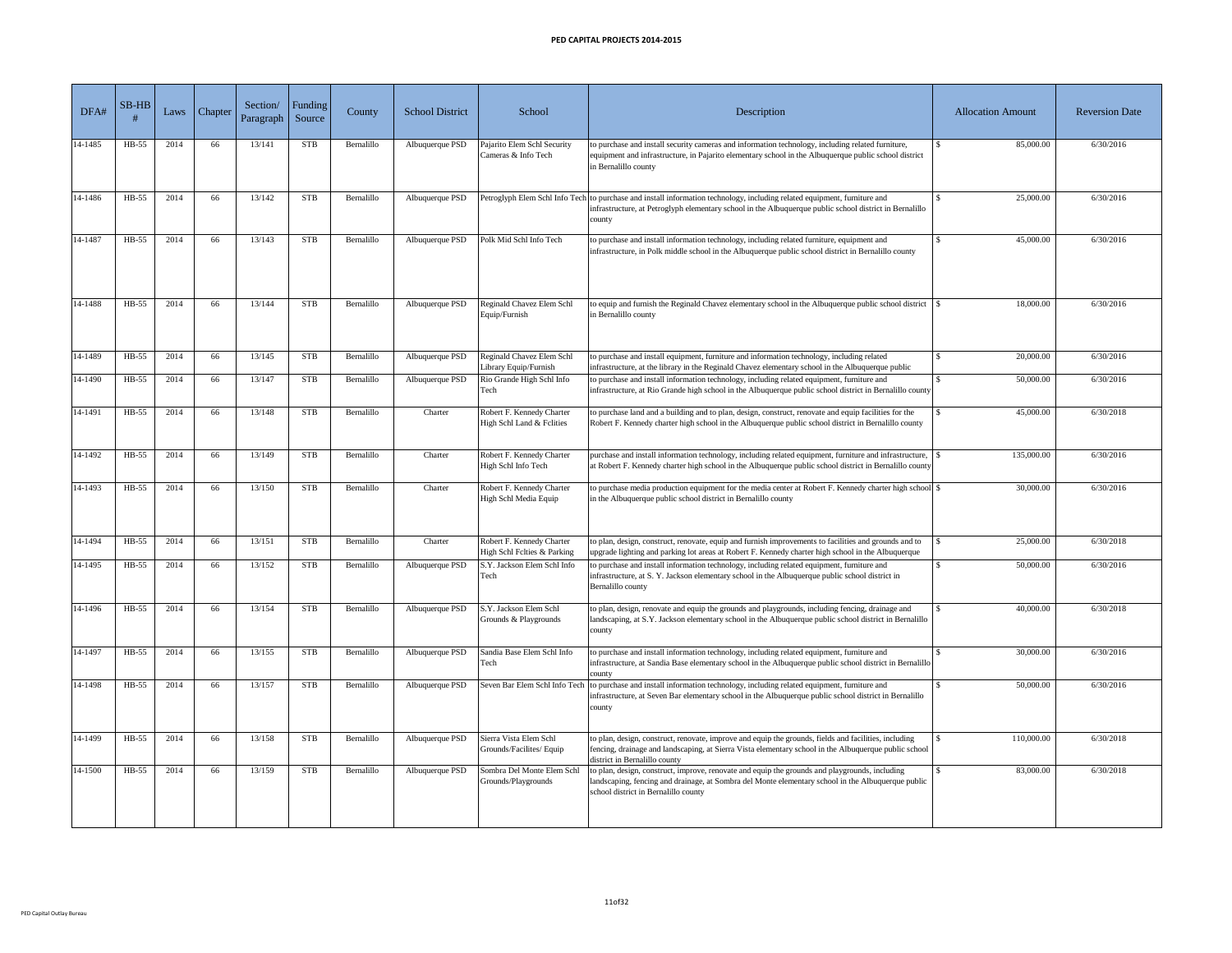| DFA#            | $SB-HB$ | Laws | Chapter <sup>1</sup> | Section/<br>Paragraph | <b>Funding</b><br>Source | County     | <b>School District</b> | School                                                    | Description                                                                                                                                                                                                                                                                                                                               | <b>Allocation Amount</b> | <b>Reversion Date</b> |
|-----------------|---------|------|----------------------|-----------------------|--------------------------|------------|------------------------|-----------------------------------------------------------|-------------------------------------------------------------------------------------------------------------------------------------------------------------------------------------------------------------------------------------------------------------------------------------------------------------------------------------------|--------------------------|-----------------------|
| 14-1501         | HB-55   | 2014 | 66                   | 13/160                | <b>STB</b>               | Bernalillo | Charter                | South Valley Academy Info<br>Tech                         | to purchase and install information technology, including related infrastructure, equipment and<br>furniture, at South Valley academy in the Albuquerque public school district in Bernalillo county                                                                                                                                      | 49,000.00                | 6/30/2016             |
| 14-1502         | HB-55   | 2014 | 66                   | 13/161                | <b>STB</b>               | Bernalillo | Charter                | <b>SW</b> Aeronautics, Amth Sci<br>Acad Hangart/Tarmac    | to plan, design and construct a hangar and tarmac for the Southwest Aeronautics, Mathematics and<br>Science Academy charter school in Albuquerque Bernalillo county                                                                                                                                                                       | 90,000.00                | 6/30/2018             |
| 14-1503         | $HB-55$ | 2014 | 66                   | 13/162                | <b>STB</b>               | Bernalillo | Charter                | SW Aeronautics, Amth Sci<br><b>Academy Fencing</b>        | to purchase and install security fencing around the campus of the Southwest Aeronautics, Mathematics \ \\$<br>and Science Academy charter school in Albuquerque in Bernalillo county                                                                                                                                                      | 20,000.00                | 6/30/2016             |
| 14-1504         | HB-55   | 2014 | 66                   | 13/163                | <b>STB</b>               | Bernalillo | Charter                | SW Aeronautics, Math, Sci<br>Academy Info Tech            | to purchase and install smart labs, a partnership for assessment of readiness for college and careers<br>testing server and information technology, including related equipment, furniture and infrastructure,<br>for the Southwest Aeronautics, Mathematics and Science Academy charter school in Albuquerque in<br>Bernalillo county    | 25,000.00                | 6/30/2016             |
| 14-1505         | HB-55   | 2014 | 66                   | 13/164                | <b>STB</b>               | Bernalillo | Charter                | <b>SW</b> Intermediate Learning Ctr<br>Info Tech          | to purchase and install smart boards, cameras, classroom testing technology, smart lab upgrades, a<br>partnership for assessment of readiness for college and careers testing server and information<br>technology, including related furniture, equipment and infrastructure, for the Southwest Intermediate                             | 226,000.00               | 6/30/2016             |
| 14-1506         | HB-55   | 2014 | 66                   | 13/165                | <b>STB</b>               | Bernalillo | Charter                | <b>SW Primary Learning Center</b><br>Playground           | to plan, design, purchase and install playground equipment and surfacing material for the Southwest<br>Primary Learning Center charter school in Albuquerque in Bernalillo county                                                                                                                                                         | 20,000.00                | 6/30/2018             |
| $14-1507$ HB-55 |         | 2014 | 66                   | 13/166                | <b>STB</b>               | Bernalillo | Charter                | Info Tech-Parcc                                           | SW Secondary Learning Center to purchase and install information technology, including related equipment, furniture and<br>infrastructure and upgrades to the smart lab and partnership for assessment of readiness for college<br>and careers testing server, at Southwest Secondary learning center in Albuquerque in Bernalillo county | 130,000.00               | 6/30/2016             |
| 14-1508         | HB-55   | 2014 | 66                   | 13/167                | <b>STB</b>               | Bernalillo | Albuquerque PSD        | Taft Middle Schl Info Tech                                | to purchase and install information technology, including related equipment, furniture and<br>infrastructure, at Taft middle school in the Albuquerque public school district in Bernalillo county                                                                                                                                        | 30,000.00                | 6/30/2016             |
| 14-1509         | HB-55   | 2014 | 66                   | 13/168                | <b>STB</b>               | Bernalillo | Albuquerque PSD        | <b>Taft Middle Schl Library</b><br>Improve                | to purchase and install library equipment, furniture, information technology and infrastructure at Taft<br>middle school in the Albuquerque public school district in Bernalillo county                                                                                                                                                   | 20,000.00                | 6/30/2016             |
| 14-1510         | HB-55   | 2014 | 66                   | 13/169                | <b>STB</b>               | Bernalillo | Charter                | Tierra Adentro Charter Schl<br>Info Tech & Equip          | to purchase and install equipment and information technology and related infrastructure for classrooms \ \ \ \<br>at Tierra Adentro charter school in Albuquerque in Bernalillo county                                                                                                                                                    | 55,000.00                | 6/30/2016             |
| 14-1511         | HB-55   | 2014 | 66                   | 13/170                | <b>STB</b>               | Bernalillo | Albuquerque PSD        | Tierra Antigua Elem Schl<br>Grounds/playgrounds           | to plan, design, construct, improve, renovate and equip the grounds and playgrounds, including<br>landscaping, fencing and drainage, at Tierra Antigua elementary school in the Albuquerque public<br>school district in Bernalillo county                                                                                                | 40,000.00                | 6/30/2018             |
| 14-1512         | HB-55   | 2014 | 66                   | 13/171                | <b>STB</b>               | Bernalillo | Albuquerque PSD        | Tierra Antigua Elem Schl Info<br>Tech                     | to purchase and install information technology, including related equipment, furniture and<br>infrastructure, at Tierra Antigua elementary school in the Albuquerque public school district in<br>Bernalillo county                                                                                                                       | 50,000.00                | 6/30/2016             |
| 14-1513         | HB-55   | 2014 | 66                   | 13/172                | <b>STB</b>               | Bernalillo | Albuquerque PSD        | Playgrounds Improve                                       | Tomasita Elem Schl Grounds & to plan, design, construct, improve, renovate and equip the grounds and playgrounds, including<br>landscaping, fencing and drainage, at Tomasita elementary school in the Albuquerque public school<br>district in Bernalillo county                                                                         | 20,000.00                | 6/30/2018             |
| 14-1514         | HB-55   | 2014 | 66                   | 13/173                | <b>STB</b>               | Bernalillo | Albuquerque PSD        | Tomasita Elem Schl Info Tech                              | to purchase and install information technology, including related equipment, furniture and<br>infrastructure, at Tomasita elementary school in the Albuquerque public school district in Bernalillo<br>countv                                                                                                                             | 50,000.00                | 6/30/2016             |
| 14-1515         | HB-55   | 2014 | 66                   | 13/174                | <b>STB</b>               | Bernalillo | Albuquerque PSD        |                                                           | Truman Middle Schl Info Tech to purchase and install information technology, including related equipment, furniture and<br>infrastructure, at Truman middle school in the Albuquerque public school district in Bernalillo county                                                                                                         | 75,000.00                | 6/30/2016             |
| 14-1516         | $HB-55$ | 2014 | 66                   | 13/175                | <b>STB</b>               | Bernalillo | Albuquerque PSD        | Truman Middle Schl Library<br>Equip/Furnish/Info Tech     | o purchase and install library equipment, furniture, information technology and infrastructure at<br>Truman middle school in the Albuquerque public school district in Bernalillo county                                                                                                                                                  | 26,000.00                | 6/30/2016             |
| 14-1517         | HB-55   | 2014 | 66                   | 13/176                | <b>STB</b>               | Bernalillo | Albuquerque PSD        | <b>Truman Middle Schl Security</b><br>Cameras & Info Tech | to purchase and install security cameras and information technology, including related equipment,<br>furniture and infrastructure, at Truman middle school in the Albuquerque public school district in<br>Bernalillo county                                                                                                              | 40,000.00                | 6/30/2016             |
| 14-1518         | $HB-55$ | 2014 | 66                   | 13/177                | <b>STB</b>               | Bernalillo | Albuquerque PSD        | Fence                                                     | Valley High Schl Baseball Field to purchase and install a safety fence around the baseball field at Valley high school in the<br>Albuquerque public school district in Bernalillo county                                                                                                                                                  | 17,000.00                | 6/30/2016             |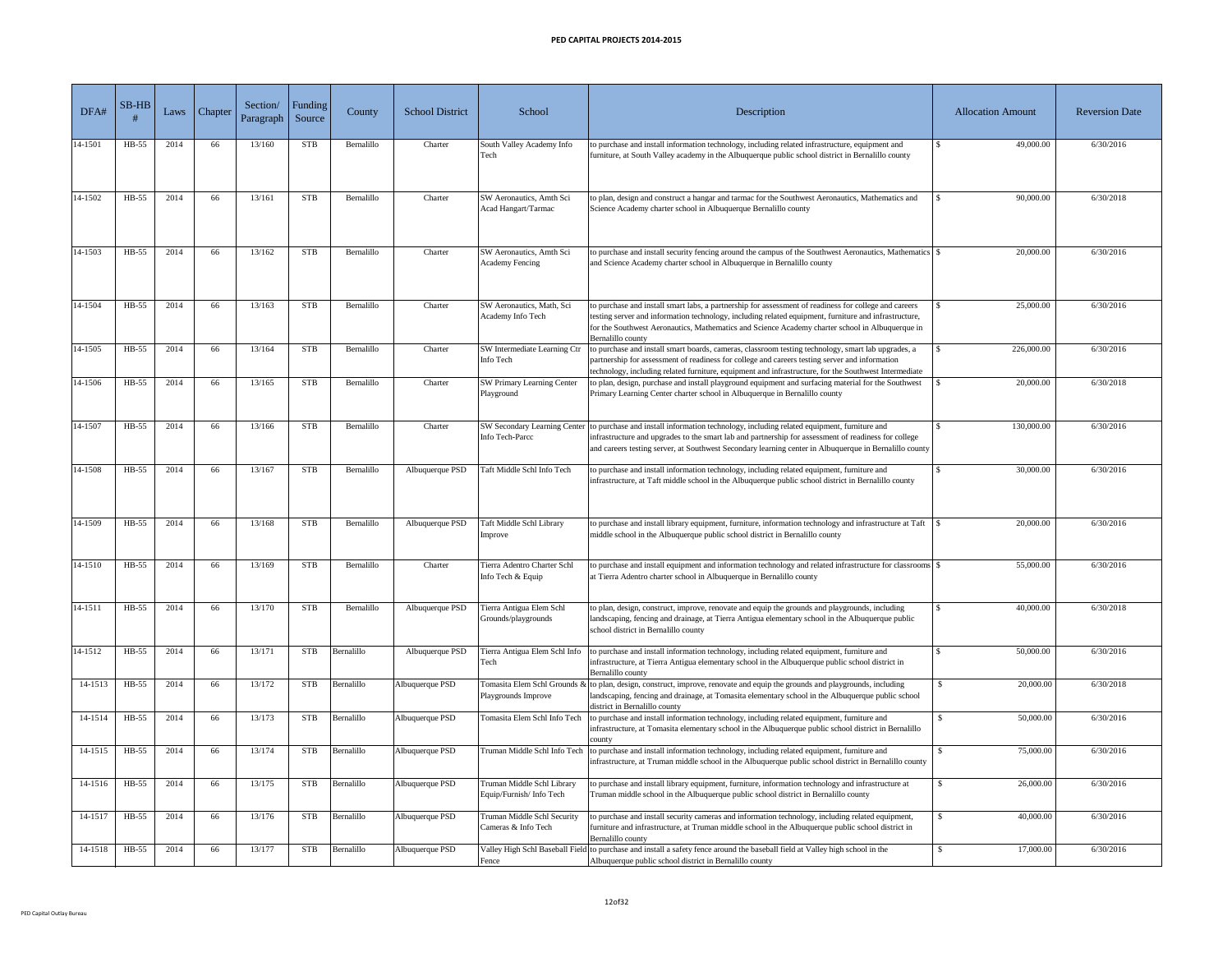| DFA#    | $SB-HB$ | Laws | Chapter <sup>'</sup> | Section/<br>Paragraph | Funding /<br>Source | County     | <b>School District</b> | School                                                      | Description                                                                                                                                                                                                                                                                                         | <b>Allocation Amount</b> | <b>Reversion Date</b> |
|---------|---------|------|----------------------|-----------------------|---------------------|------------|------------------------|-------------------------------------------------------------|-----------------------------------------------------------------------------------------------------------------------------------------------------------------------------------------------------------------------------------------------------------------------------------------------------|--------------------------|-----------------------|
| 14-1519 | $HB-55$ | 2014 | 66                   | 13/179                | <b>STB</b>          | Bernalillo | Albuquerque PSD        | Valley High Schl Landscape                                  | to plan, design and construct landscaping improvements at Valley high school in the Albuquerque<br>public school district in Bernalillo county                                                                                                                                                      | 50,000.00                | 6/30/2018             |
| 14-1520 | $HB-55$ | 2014 | 66                   | 13/180                | <b>STB</b>          | Bernalillo | Albuquerque PSD        | Valley High Schl Roof &<br>Seating                          | to plan, design, purchase and install a roof and outdoor seating for the baseball facility at Valley high<br>school in the Albuquerque public school district in Bernalillo county                                                                                                                  | 30,000.00                | 6/30/2018             |
| 14-1521 | HB-55   | 2014 | 66                   | 13/181                | <b>STB</b>          | Bernalillo | Albuquerque PSD        |                                                             | Van Buren Middle Schl Library to purchase and install library equipment, furniture, information technology and infrastructure at Van<br>Buren middle school in the Albuquerque public school district in Bernalillo county                                                                          | 30,000.00                | 6/30/2016             |
| 14-1522 | $HB-55$ | 2014 | 66                   | 13/182                | <b>STB</b>          | Bernalillo | Albuquerque PSD        | Tech                                                        | Ventana Ranch Elem Schl Info to purchase and install information technology, including related equipment, furniture and<br>infrastructure, at Ventana Ranch elementary school in the Albuquerque public school district in<br>Bernalillo county                                                     | 50,000.00                | 6/30/2016             |
| 14-1523 | $HB-55$ | 2014 | 66                   | 13/183                | <b>STB</b>          | Bernalillo | Albuquerque PSD        | Vision Questa Alernative Schl<br>Info Tech                  | to purchase and install information technology, including related equipment, furniture and<br>infrastructure, at Vision Quest alternative school in the Albuquerque public school district in<br>Bernalillo county                                                                                  | 10,000.00                | 6/30/2016             |
| 14-1524 | $HB-55$ | 2014 | 66                   | 13/184                | <b>STB</b>          | Bernalillo | Albuquerque PSD        | & Facilities Improve                                        | West Mesa High Schl Grounds to plan, design, construct, landscape and renovate the grounds, fields, facilities and drainage, including<br>purchase and installation of equipment, bleachers and fencing, at West Mesa high school in the<br>Albuquerque public school district in Bernalillo county | 132,000.00               | 6/30/2018             |
| 14-1525 | HB-55   | 2014 | 66                   | 13/185                | <b>STB</b>          | Bernalillo | Albuquerque PSD        | West Mesa High Schl Library<br>Equip/Furnish                | to purchase and install library equipment, furniture, information technology and infrastructure at West<br>Mesa high school in the Albuquerque public school district in Bernalillo county                                                                                                          | 56,000.00                | 6/30/2016             |
| 14-1526 | $HB-55$ | 2014 | 66                   | 13/186                | <b>STB</b>          | Bernalillo | Albuquerque PSD        | West Mesa High Schl Security<br>Cameras/Info Tech           | to purchase and install security cameras and information technology, including related equipment,<br>furniture and infrastructure, at West Mesa high school in the Albuquerque public school district in<br>Bernalillo county                                                                       | 111,000.00               | 6/30/2016             |
| 14-1527 | $HB-55$ | 2014 | 66                   | 13/187                | <b>STB</b>          | Bernalillo | Albuquerque PSD        | Wherry Elem Schl Info Tech                                  | to purchase and install information technology, including related equipment, furniture and<br>infrastructure, at Wherry elementary school in the Albuquerque public school district in Bernalillo<br>county                                                                                         | 30,000.00                | 6/30/2016             |
| 14-1528 | HB-55   | 2014 | 66                   | 13/188                | <b>STB</b>          | Bernalillo | Albuquerque PSD        | Whitter Elem Schl Info Tech                                 | to purchase and install information technology, including related equipment, furniture and<br>infrastructure, in Whittier elementary school in the Albuquerque public school district in Bernalillo<br>county                                                                                       | 30,000.00                | 6/30/2016             |
| 14-1529 | HB-55   | 2014 | 66                   | 13/189                | <b>STB</b>          | Bernalillo | Albuquerque PSD        | Whitter Elem Schl Security<br>Cameras & Info Tech           | to purchase and install security cameras and information technology, including related equipment,<br>furniture and infrastructure, at Whittier elementary school in the Albuquerque public school district in<br>Bernalillo county                                                                  | 25,000.00                | 6/30/2016             |
| 14-1530 | HB-55   | 2014 | 66                   | 13/190                | <b>STB</b>          | Bernalillo | Albuquerque PSD        | Wilson Mid Schl Info Tech                                   | to purchase and install information technology, including related equipment, furniture and<br>infrastructure, in Wilson middle school in the Albuquerque public school district in Bernalillo county                                                                                                | 30,000.00                | 6/30/2016             |
| 14-1531 | $HB-55$ | 2014 | 66                   | 13/192                | <b>STB</b>          | Bernalillo | Albuquerque PSD        | Zia Elem Schl Info Tech                                     | to purchase and install information technology, including related equipment, furniture and<br>infrastructure, at Zia elementary school in the Albuquerque public school district in Bernalillo county                                                                                               | 55,000.00                | 6/30/2016             |
| 14-1532 | $HB-55$ | 2014 | 66                   | 13/193                | <b>STB</b>          | Bernalillo | Albuquerque PSD        | Zuni Elem Schl<br>Grounds/Courtyard/Facilities              | to plan, design, construct, improve, renovate and equip the grounds, courtyard and facilities, including<br>landscaping, fencing and drainage, at Zuni elementary school in the Albuquerque public school district<br>in Bernalillo county                                                          | 25,000.00                | 6/30/2018             |
| 14-1533 | $HB-55$ | 2014 | 66                   | 13/194                | <b>STB</b>          | Bernalillo | Albuquerque PSD        | Zuni Elem Schl Info Tech                                    | to purchase and install information technology, including related equipment, furniture and<br>infrastructure, at Zuni elementary school in the Albuquerque public school district in Bernalillo county                                                                                              | 25,000.00                | 6/30/2016             |
| 14-1534 | HB-55   | 2014 | 66                   | 13/195                | <b>STB</b>          | Bernalillo | Albuquerque PSD        | Zuni Elem Schl Security<br>Cameras & Info Tech              | to purchase and install security cameras and information technology, including related equipment,<br>furniture and infrastructure, at Zuni elementary school in the Albuquerque public school district in<br>Bernalillo county                                                                      | 30,000.00                | 6/30/2016             |
| 14-1535 | HB-55   | 2014 | 66                   | 13/196                | <b>STB</b>          | Bernalillo | Albuquerque PSD        | Adobe Acres Elem Schl Sec<br>Cameras & Info Tech            | to purchase and install security cameras and information technology, including related equipment,<br>furniture and infrastructure, at Adobe Acres elementary school in the Albuquerque public school<br>district in Bernalillo county                                                               | 50,000.00                | 6/30/2016             |
| 14-1536 | HB-55   | 2014 | 66                   | 13/197                | <b>STB</b>          | Bernalillo | Albuquerque PSD        | Barcelona Elem Schl Info Tech                               | to purchase and install information technology, including related equipment, furniture and<br>infrastructure, in Barcelona elementary school in the Albuquerque public school district in Bernalillo<br>county                                                                                      | 100,000.00               | 6/30/2016             |
| 14-1537 | $HB-55$ | 2014 | 66                   | 13/198                | <b>STB</b>          | Bernalillo | Albuquerque PSD        | Navajo Elem Schl Security<br>Cams & Info Tech               | to purchase and install security cameras and information technology, including related equipment,<br>furniture and infrastructure, in Navajo elementary school in the Albuquerque public school district in<br>Bernalillo county                                                                    | 75,000.00                | 6/30/2016             |
| 14-1538 | HB-55   | 2014 | 66                   | 13/199                | <b>STB</b>          | Bernalillo | Charter                | <b>Nuestro Valores Charter Schl</b><br>Facility-Plan/Design | to plan and design a facility for the Nuestros Valores charter school in the Albuquerque public school<br>district in Bernalillo county                                                                                                                                                             | 68,000.00                | 6/30/2018             |
| 14-1539 | $HB-55$ | 2014 | 66                   | 13/200                | <b>STB</b>          | Bernalillo | Albuquerque PSD        | Tech                                                        | Rudolfo Anaya Elem Schl Info to purchase and install information technology, including related equipment, furniture and<br>infrastructure, at Rudolfo Anaya elementary school in the Albuquerque public school district in<br>Bernalillo county                                                     | 20,000.00<br>- S         | 6/30/2016             |
| 14-1540 | $HB-55$ | 2014 | 66                   | 13/201                | <b>STB</b>          | Bernalillo | Charter                | East Mountain High Schl<br>Library Air Conditioning         | for an air conditioning system in the library at East Mountain high school in Sandia Park in Bernalillo<br>county                                                                                                                                                                                   | 25,000.00                | 6/30/2018             |
| 14-1541 | $HB-55$ | 2014 | 66                   | 13/202                | <b>STB</b>          | Curry      | Grady                  | <b>Grady MSD Bus</b>                                        | to purchase a bus for the Grady municipal school district in Curry county                                                                                                                                                                                                                           | 100,000.00               | 6/30/2016             |
| 14-1542 | $HB-55$ | 2014 | 66                   | 13/203                | <b>STB</b>          | Dona Ana   | Charter                | Health Science Academy Infra<br>$\&$ Equip                  | to design and construct electrical infrastructure and to equip the laboratories at the Health Sciences<br>academy in Santa Teresa in Dona Ana county                                                                                                                                                | 133,000.00               | 6/30/2018             |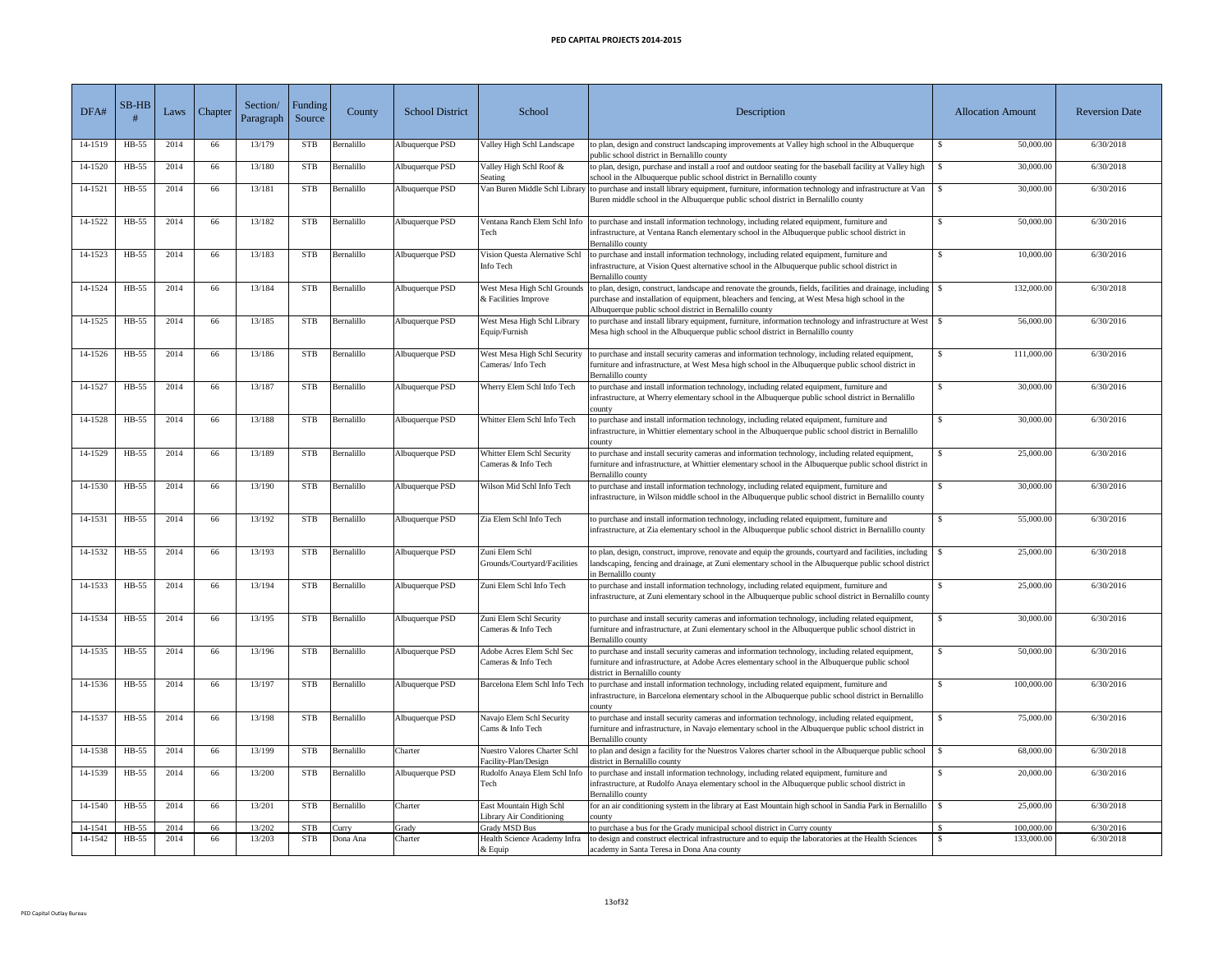| DFA#    | $SB-HB$ | Laws | Chapter / | Section/<br>Paragraph | Funding /<br>Source | County     | <b>School District</b> | School                                                     | Description                                                                                                                                                                                                                 | <b>Allocation Amount</b> | <b>Reversion Date</b> |
|---------|---------|------|-----------|-----------------------|---------------------|------------|------------------------|------------------------------------------------------------|-----------------------------------------------------------------------------------------------------------------------------------------------------------------------------------------------------------------------------|--------------------------|-----------------------|
| 14-1543 | $HB-55$ | 2014 | 66        | 13/204                | <b>STB</b>          | Eddy       | Carlsbad               | Carlsbad High Schl Bleachers                               | to plan, design, purchase and install bleachers in the gymnasium at Carlsbad high school in the<br>Carlsbad municipal school district in Eddy county                                                                        | 96,600.00                | 6/30/2018             |
| 14-1544 | $HB-55$ | 2014 | 66        | 13/205                | <b>STB</b>          | Eddy       | Carlsbad               | Carlsbad High Schl<br>Ceilings/Lights                      | to plan, design, purchase and install ceilings and light fixtures at Carlsbad high school in the Carlsbad<br>municipal school district in Eddy county                                                                       | 65,000.00                | 6/30/2018             |
| 14-1545 | HB-55   | 2014 | 66        | 13/206                | <b>STB</b>          | Eddy       | Carlsbad               | Monterrey Elem Schl<br>Ceiling/Lights/HVAC                 | systems at Monterrey elementary school in the Carlsbad municipal school district in Eddy county                                                                                                                             | 134,200.00               | 6/30/2018             |
| 14-1546 | $HB-55$ | 2014 | 66        | 13/207                | <b>STB</b>          | Eddy       | Artesia                | Artesia Park Junior High Schl<br>Office                    | to plan, design, construct, renovate and improve office facilities, including site preparation and<br>landscaping, at Artesia Park junior high school in the Artesia public school district in Eddy county                  | 300,000.00               | 6/30/2018             |
| 14-1547 | $HB-55$ | 2014 | 66        | 13/208                | <b>STB</b>          | Eddy       | Carlsbad               | Alta Vista 6th Gr Academy<br>Asbestos Improve              | for asbestos abatement, related improvements and the purchase and installation of carpet at Alta Vista<br>sixth grade academy at the middle school in the Carlsbad municipal school district in Eddy county                 | 28,000.00                | 6/30/2018             |
| 14-1548 | HB-55   | 2014 | 66        | 13/209                | <b>STB</b>          | Eddy       | Carlsbad               | Carlsbad MSD Central Office<br>Info Tech                   | to purchase and install information technology, including related infrastructure, equipment and<br>furniture, in the central office in the Carlsbad municipal school district in Eddy county                                | 50,000.00                | 6/30/2016             |
| 14-1549 | $HB-55$ | 2014 | 66        | 13/210                | <b>STB</b>          | Eddy       | Carlsbad               | Early College High Schl Info<br>Tech                       | to purchase and install information technology, including related infrastructure, equipment and<br>furniture, at the Early College high school in the Carlsbad municipal school district in Eddy county                     | 80,000.00                | 6/30/2016             |
| 14-1550 | $HB-55$ | 2014 | 66        | 13/211                | <b>STB</b>          | Guadalupe  | Santa Rosa             | Santa Rosa Csd Vocational<br>Equipment                     | to purchase and install vocational equipment and tools for the career readiness program in the Santa<br>Rosa consolidated school district in Guadalupe county                                                               | 25,000.00                | 6/30/2016             |
| 14-1551 | $HB-55$ | 2014 | 66        | 13/212                | <b>STB</b>          | Lea        | Lovington              | Lovington Llano Kindergarten<br>Schl Playground            | to construct and equip a playground for pre-kindergarten students at the Llano kindergarten school in<br>the Lovington municipal school district in Lea county                                                              | 60,000.00                | 6/30/2018             |
| 14-1552 | HB-55   | 2014 | 66        | 13/213                | <b>STB</b>          | Lea        | Lovington              | <b>Ed Svcs Playground</b>                                  | Lovington MSD Autism Ctr for to construct and equip a playground for the autism center for educational services program in the<br>Lovington municipal school district in Lea county                                         | 20,000.00                | 6/30/2018             |
| 14-1553 | HB-55   | 2014 | 66        | 13/214                | <b>STB</b>          | Mora       | Mora                   | Mora ISD Parking Lot/Roads                                 | to repave parking lots and roads in the Mora independent school district in Mora county                                                                                                                                     | 100,000.00               | 6/30/2018             |
| 14-1554 | $HB-55$ | 2014 | 66        | 13/215                | <b>STB</b>          | Mora       | Wagon Mound            | <b>Wagon Mound PSD Security</b><br>System                  | for a security camera system that extends inside and outside facilities throughout the Wagon Mound<br>public school district in Mora county                                                                                 | 20,000.00                | 6/30/2016             |
| 14-1555 | $HB-55$ | 2014 | 66        | 13/216                | <b>STB</b>          | Oter       | Cloudcroft             | <b>Cloudcroft MSD Bus</b>                                  | to purchase and equip a student activity bus for the Cloudcroft municipal school district in Otero<br>county                                                                                                                | 125,000.00               | 6/30/2016             |
| 14-1556 | $HB-55$ | 2014 | 66        | 13/218                | <b>STB</b>          | Roosevelt  | Dora                   | Dora CSD AG Shop Building<br>Improve                       | to plan, design, construct and install improvements to the agriculture shop building in the Dora<br>consolidated school district in Roosevelt county                                                                        | 100,000.00               | 6/30/2018             |
| 14-1557 | HB-55   | 2014 | 66        | 13/219                | <b>STB</b>          | Roosevelt  | Elida                  | Elida High Schl Shop Bldg<br><b>Exhaust System</b>         | to plan, design and construct an exhaust system for the shop building at Elida high school in the Elida<br>municipal school district in Roosevelt county                                                                    | 30,000.00                | 6/30/2018             |
| 14-1558 | $HB-55$ | 2014 | 66        | 13/220                | <b>STB</b>          | Roosevelt  | Floyd                  | Floyd MSD Security System                                  | to plan, design, construct and install a security system and related improvements and to purchase and<br>install related information technology on the campus of the Floyd municipal school district in<br>Roosevelt county | 75,000.00                |                       |
| 14-1559 | HB-55   | 2014 | 66        | 13/221                | <b>STB</b>          | Roosevelt  | Portales               | Portales MSD Welding/AG<br><b>Building Exhaust</b>         | to design, construct, install and make improvements in the vocational welding and agriculture building<br>and to purchase welding equipment in the Portales municipal school district in Roosevelt county                   | 15,000.00                | 6/30/2018             |
| 14-1560 | HB-55   | 2014 | 66        | 13/222                | <b>STB</b>          | San Miguel | Las Vegas              | Las Vegas City PSD Band<br>Instrument & Studio             | for improvements to the band recording studio in the Las Vegas City public school district in San<br>Miguel county                                                                                                          | 33,000.00                |                       |
| 14-1561 | $HB-55$ | 2014 | 66        | 13/225                | <b>STB</b>          | San Miguel | West Las Vegas         | West Las Vegas PSD Fencing                                 | to purchase and install fencing in the west Las Vegas public school district in San Miguel county                                                                                                                           | 45,000.00                | 6/30/2016             |
| 14-1562 | $HB-55$ | 2014 | 66        | 13/227                | <b>STB</b>          | San Miguel | <b>West Las Vegas</b>  | West Las Vegas PSD<br>Playground Equip                     | to purchase and install playground equipment in the West Las Vegas public school district in San<br>Miguel county                                                                                                           | 20,000.00                | 6/30/2016             |
| 14-1563 | $HB-55$ | 2014 | 66        | 13/229                | <b>STB</b>          | Sandoval   | Rio Rancho             | Rio Rancho PSD Elem Schl<br>Visitor Improvements           | to design and construct visitor-related improvements at elementary schools in the Rio Rancho public<br>school district in Sandoval county                                                                                   | 680,000.00               | 6/30/2018             |
| 14-1564 | $HB-55$ | 2014 | 66        | 13/230                | <b>STB</b>          | Sandoval   | Rio Rancho             | Rio Rancho PSD NM Learning<br>& Dvlp Ctr & Land            | to acquire land for and plan, design and construct phases 1 and 2 of the New Mexico learning and<br>development center in the Rio Rancho public school district in Sandoval county                                          | 280,000.00               |                       |
| 14-1565 | $HB-55$ | 2014 | 66        | 13/231                | <b>STB</b>          | Sandoval   | Charter                | Tech                                                       | Ask Academy Charter Schl Info to purchase and install information technology, including related equipment, furniture and<br>infrastructure, at the ASK academy charter school in Rio Rancho in Sandoval county              | 85,000.00                | 6/30/2016             |
| 14-1566 | $HB-55$ | 2014 | 66        | 13/232                | <b>STB</b>          | Sandoval   | Charter                | Ask Academy CharterSchl Lab<br>Equipment                   | to purchase and install science, engineering and microbiology laboratory equipment at the ASK<br>academy charter school in Rio Rancho in Sandoval county                                                                    | 125,000.00               | 6/30/2016             |
| 14-1567 | HB-55   | 2014 | 66        | 13/233                | <b>STB</b>          | Sandoval   | Charter                | Ask Academy Charter Schl<br>Land & Bldg                    | to purchase land and a building and to plan, design, construct, renovate and equip facilities for the<br>ASK academy charter school in Rio Rancho in Sandoval county                                                        | 20,000.00                | 6/30/2018             |
| 14-1568 | HB-55   | 2014 | 66        | 13/234                | <b>STB</b>          | Santa Fe   | Santa Fe               | Agua Fria Elem Schl Early<br>Learning Center               | to prepare the site for and to plan, design and construct an early learning center at Agua Fria<br>elementary school in the Santa Fe public school district in Santa Fe county                                              | 335,000.00               | 6/30/2018             |
| 14-1569 | $HB-55$ | 2014 | 66        | 13/235                | <b>STB</b>          | Santa Fe   | Santa Fe               | El Dorado Community Schl<br><b>Rainwater Catchment Sys</b> | to plan, design and construct a rainwater catchment and distribution system at the El Dorado<br>community school in the Santa Fe public school district in Santa Fe county                                                  | 40,000.00                | 6/30/2018             |
| 14-1570 | $HB-55$ | 2014 | 66        | 13/236                | <b>STB</b>          | Santa Fe   | Santa Fe               | NYE Early Childhood Ctr<br>Playground Improve              | to design, construct, equip and furnish improvements to the playground areas at Nye early childhood<br>center in the Santa Fe public school district in Santa Fe county                                                     | 15,000.00                | 6/30/2018             |
| 14-1571 | $HB-55$ | 2014 | 66        | 13/237                | <b>STB</b>          | Santa Fe   | Santa Fe               | Santa Fe High Schl Early Head<br><b>Start Site Pgrnd</b>   | to equip and improve the playground at the early head start site at Santa Fe high school in the Santa Fe $\vert$ \$<br>public school district in Santa Fe county                                                            | 38,000.00                | 6/30/2018             |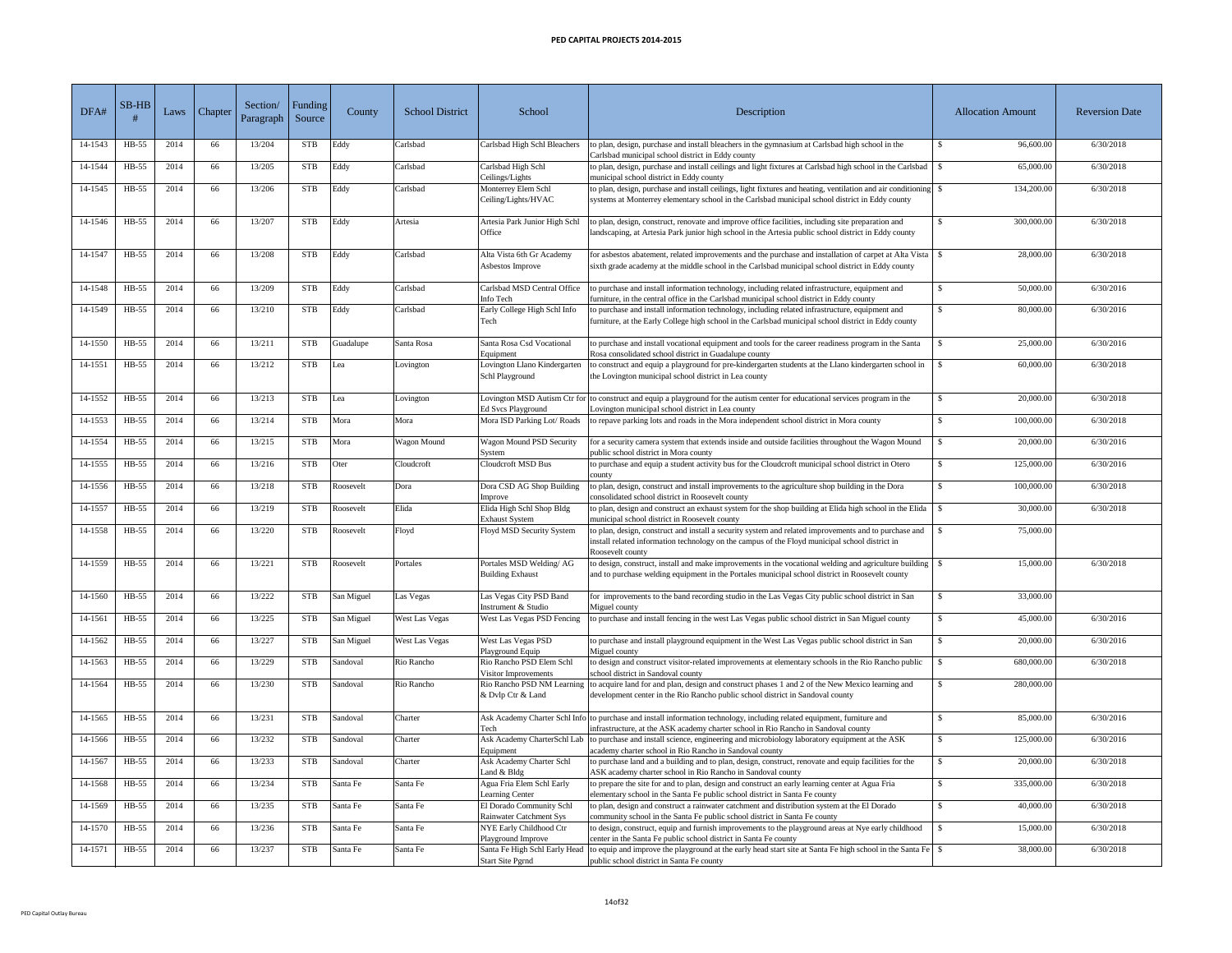| DFA#    | $SB-HB$  | Laws | Chapter <sup>'</sup> | Section/<br>Paragraph | Funding<br>Source | County     | <b>School District</b> | School                                                                                                                                                                                              | Description                                                                                                                                                                                                                                                                                                                                                                                                                                                                                                                                                                                                                                                                                                                                                              | <b>Allocation Amount</b> | <b>Reversion Date</b> |
|---------|----------|------|----------------------|-----------------------|-------------------|------------|------------------------|-----------------------------------------------------------------------------------------------------------------------------------------------------------------------------------------------------|--------------------------------------------------------------------------------------------------------------------------------------------------------------------------------------------------------------------------------------------------------------------------------------------------------------------------------------------------------------------------------------------------------------------------------------------------------------------------------------------------------------------------------------------------------------------------------------------------------------------------------------------------------------------------------------------------------------------------------------------------------------------------|--------------------------|-----------------------|
| 14-1572 | HB-55    | 2014 | 66                   | 13/238                | <b>STB</b>        | Santa Fe   | Santa Fe               | Tesuque Elem Schl Digital<br>Security System Upgrade                                                                                                                                                | to purchase and install digital encoders to upgrade the security camera system at Tesuque elementary<br>school in the Santa Fe public school district in Santa Fe county                                                                                                                                                                                                                                                                                                                                                                                                                                                                                                                                                                                                 | 3,500.00                 | 6/30/2016             |
| 14-1573 | $HB-55$  | 2014 | 66                   | 13/239                | <b>STB</b>        | Santa Fe   | Santa Fe               | Wood Gormley Elem Schl<br><b>Security Sys Upgrade</b>                                                                                                                                               | to purchase and install digital encoders to upgrade the security camera system at Wood Gormley<br>elementary school in the Santa Fe public school district in Santa Fe county                                                                                                                                                                                                                                                                                                                                                                                                                                                                                                                                                                                            | 3,500.00                 | 6/30/2016             |
| 14-1574 | HB-55    | 2014 | 66                   | 13/240                | <b>STB</b>        | Santa Fe   | Santa Fe               | Atalaya Elem Sch Rainwater<br><b>Catchment System</b>                                                                                                                                               | to plan, design and construct a rainwater catchment system for irrigation at Atalaya elementary school<br>in the Santa Fe public school district in Santa Fe county                                                                                                                                                                                                                                                                                                                                                                                                                                                                                                                                                                                                      | 120,000.00               | 6/30/2018             |
| 14-1575 | $HB-55$  | 2014 | 66                   | 13/241                | <b>STB</b>        | Santa Fe   | Charter                | NM Schl for The Arts Real<br><b>Property Purchase</b>                                                                                                                                               | to purchase a portion of the department of transportation's real property located on Alta Vista street to<br>provide a permanent campus for the New Mexico school for the arts, contingent upon an equal match<br>from private donations, in Santa Fe in Santa Fe county                                                                                                                                                                                                                                                                                                                                                                                                                                                                                                 | 210,000.00               | 6/30/2018             |
| 14-1576 | HB-55    | 2014 | 66                   | 13/242                | <b>STB</b>        | Socorro    | Socorro                | Socorro CSD Activity Bus                                                                                                                                                                            | to purchase and equip an activity bus for the Socorro consolidated school district in Socorro county                                                                                                                                                                                                                                                                                                                                                                                                                                                                                                                                                                                                                                                                     | 100,000.00               | 6/30/2016             |
| 14-1578 | $HB-55$  | 2014 | 66                   | 13/244                | <b>STB</b>        | Valencia   | Belen                  | <b>Belen CSD Buses</b>                                                                                                                                                                              | to purchase buses for extracurricular events transportation in the Belen consolidated school district in<br>Valencia county                                                                                                                                                                                                                                                                                                                                                                                                                                                                                                                                                                                                                                              | 200,000.00               | 6/30/2016             |
| 14-1579 | HB-55    | 2014 | 66                   | 13/245                | <b>STB</b>        | Valencia   | Los Lunas              | Los Lunas High schl Perf Arts<br>Ctr Improve                                                                                                                                                        | to plan, design, construct, equip and furnish improvements to the performing arts center at Los Lunas<br>high school in Valencia county                                                                                                                                                                                                                                                                                                                                                                                                                                                                                                                                                                                                                                  | 100,000.00               | 6/30/2018             |
| 14-1580 | $HB-55$  | 2014 | 66                   | 13/246                | <b>STB</b>        | Valencia   | Los Lunas              | Valencia High Schl Perf Arts<br>Ctr Plan/Design                                                                                                                                                     | to plan and design the performing arts center at Valencia high school in the Los Lunas public school<br>district in Valencia county                                                                                                                                                                                                                                                                                                                                                                                                                                                                                                                                                                                                                                      | 150,000.00               |                       |
| 12-1287 | SB-163   | 2014 |                      | 10                    | <b>STBR</b>       | Bernalillo |                        | <b>CIEN AGUAS</b><br>-CHANGE PURPOSE--<br><b>SEVERANCE TAX BONDS.--</b>                                                                                                                             | SECTION 10. CIEN AGUAS INTERNATIONAL SCHOOL FACILITY CONSTRUCTION--<br>INTERNATIONAL SCHOOL CHANGE PURPOSE--SEVERANCE TAX BONDS.--The unexpended balance of the appropriation<br>FACILITY CONSTRUCTION- to the public education department in Subsection 7 of Section 8 of Chapter 64 of Laws of 2012 to<br>plan, design and construct a permanent facility for Cien Aguas international school in southeast<br>Albuquerque in Bernalillo county shall not be expended for the original purpose but is changed to<br>purchase a building, to plan, renovate and equip facilities and classrooms and to purchase and install<br>information technology, including related furniture, equipment and infrastructure, for Cien Aguas<br>international school in Albuquerque. | 198,000                  | 6/30/2016             |
| 12-1328 | SB-163   | 2014 |                      | 11                    | <b>STBR</b>       | San Miguel | West Las Vegas         | <b>WEST LAS VEGAS PUBLIC</b><br><b>SCHOOL DISTRICT</b><br><b>BUILDING RENOVATION--</b><br><b>CHANGE PURPOSE TO</b><br><b>MULTIPURPOSE ROOM</b><br><b>RENOVATION--</b><br><b>SEVERANCE TAX RONDS</b> | SECTION 44. WEST LAS VEGAS PUBLIC SCHOOL DISTRICT BUILDING RENOVATION--<br>CHANGE PURPOSE TO MULTIPURPOSE ROOM RENOVATION--SEVERANCE TAX<br>BONDS.--The unexpended balance of the appropriation to the public education department in<br>Subsection 81 of Section 8 of Chapter 64 of Laws 2012 to plan and design renovations for a building<br>in the west Las Vegas public school district in San Miguel county shall not be expended for the<br>original purpose but is changed to renovate a multipurpose room in that school district.                                                                                                                                                                                                                              | 75,000                   | 6/30/2016             |
| 13-1396 | $SB-163$ | 2014 |                      | 34                    | <b>STBR</b>       | Los Alamos | Los Alamos             | <b>LOS ALAMOS MIDDLE</b><br><b>SCHOOL LOCKER ROOM</b><br><b>GYMNASIUM ROOF--</b><br><b>CHANGE TO INTERIOR</b><br><b>IMPROVEMENTS--</b><br><b>SEVERANCE TAX BONDS.--</b>                             | SECTION 34. LOS ALAMOS MIDDLE SCHOOL LOCKER ROOM GYMNASIUM ROOF--<br>CHANGE TO INTERIOR IMPROVEMENTS--SEVERANCE TAX BONDS.--The unexpended<br>balance of the appropriation to the public education department in Subsection 154 of Section 18 of<br>Chapter 226 of Laws 2013 to replace the roof over the locker room in the gymnasium at Los Alamos<br>middle school in the Los Alamos public school district in Los Alamos county shall not be expended for<br>the original purpose but is changed to renovate the interior of that school's locker rooms, including<br>flooring, lighting, fixtures and partitions.                                                                                                                                                   | 160,000                  | 6/30/2016             |
| 13-1258 | SB-163   | 2014 |                      | 44                    | <b>STBR</b>       | Bernalillo | Charter                | <b>CIEN AGUAS</b><br><b>FACILITY--EXPAND</b><br>PURPOSE--SEVERANCE<br>TAXBONDS.--                                                                                                                   | SECTION 11. CIEN AGUAS INTERNATIONAL SCHOOL FACILITY--EXPAND PURPOSE--<br>INTERNATIONAL SCHOOL SEVERANCE TAX BONDS.--The public education department project in Subsection 6 of Section 18<br>of Chapter 226 of Laws 2013 to purchase property for and to design and construct a facility for Cien<br>Aguas international school in Albuquerque in Bernalillo county may include the purchase of a building<br>and planning, renovating and equipping facilities and classrooms and the purchase and installation of<br>information technology, including related furniture, equipment and infrastructure.                                                                                                                                                               | 110,000                  | 6/30/2017             |
| 13-1412 | SB-163   | 2014 |                      | 47                    | <b>STBR</b>       | Santa Fe   | Santa Fe               | <b>WOOD GORMLEY</b><br><b>ELEMENTARY SCHOOL</b><br><b>FIRE SECURITY SYSTEM--</b><br><b>CHANGE TO DEVARGAS</b><br><b>MIDDLE SCHOOL</b><br><b>SECURITY CAMERAS--</b>                                  | SECTION 47. WOOD GORMLEY ELEMENTARY SCHOOL FIRE SECURITY SYSTEM--<br>CHANGE TO DE VARGAS MIDDLE SCHOOL SECURITY CAMERAS--SEVERANCE TAX<br>BONDS.--Eight thousand five hundred dollars (\$8,500) of the unexpended balance of the<br>appropriation to the public education department in Subsection 172 of Section 18 of Chapter 226 of<br>Laws 2013 for a fire security system at Wood Gormley elementary school in the Santa Fe public<br>school district in Santa Fe county shall not be expended for the original purpose but is changed to<br>SEVERANCE TAX BONDS.-- purchase and install security cameras in the De Vargas middle school in that school district.                                                                                                   | 8,500                    | 6/30/2017             |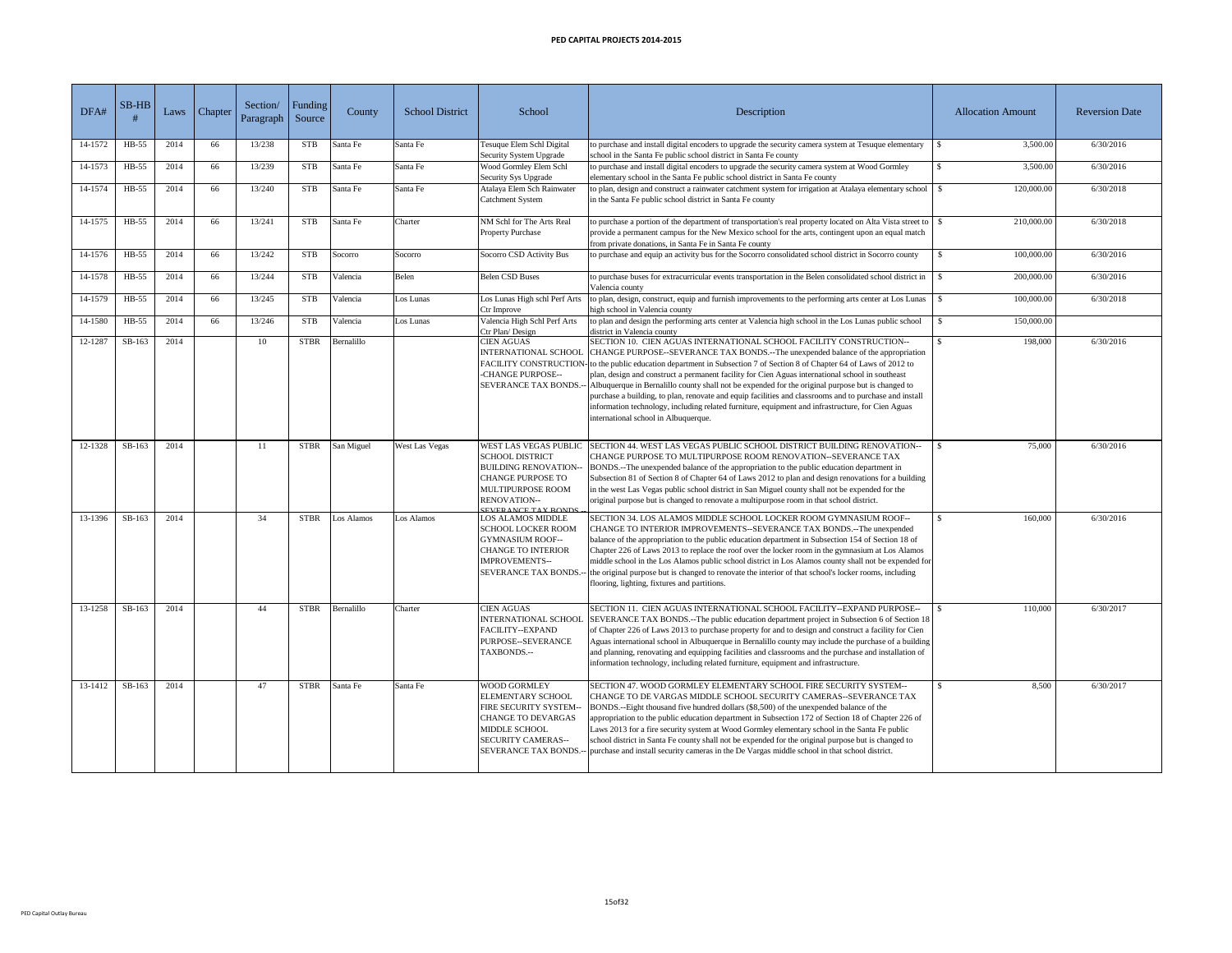| DFA#    | $SB-HB$ | Laws | Chapter l | Section/<br>Paragraph | Funding V<br>Source | County   | <b>School District</b> | School                                                                                                                                                                           | Description                                                                                                                                                                                                                                                                                                                                                                                                                                                                                                                                                                                                                                                                                                                 | <b>Allocation Amount</b> | <b>Reversion Date</b> |
|---------|---------|------|-----------|-----------------------|---------------------|----------|------------------------|----------------------------------------------------------------------------------------------------------------------------------------------------------------------------------|-----------------------------------------------------------------------------------------------------------------------------------------------------------------------------------------------------------------------------------------------------------------------------------------------------------------------------------------------------------------------------------------------------------------------------------------------------------------------------------------------------------------------------------------------------------------------------------------------------------------------------------------------------------------------------------------------------------------------------|--------------------------|-----------------------|
| 13-1412 | SB-163  | 2014 |           | 48                    | <b>STBR</b>         | Santa Fe | Santa Fe               | <b>WOOD GORMLEY</b><br><b>ELEMENTARY SCHOOL</b><br><b>FIRE SECURITY SYSTEM--</b><br><b>CHANGE TO NYE EARLY</b><br><b>CHILDHOOD CENTER</b><br>PLAYGROUND<br><b>IMPROVEMENTS--</b> | SECTION 48. WOOD GORMLEY ELEMENTARY SCHOOL FIRE SECURITY SYSTEM--<br>CHANGE TO NYE EARLY CHILDHOOD CENTER PLAYGROUND IMPROVEMENTS--<br>SEVERANCE TAX BONDS.--Thirteen thousand five hundred dollars (\$13,500) of the unexpended<br>balance of the appropriation to the public education department in Subsection 172 of Section 18 of<br>Chapter 226 of Laws 2013 for a fire security system at Wood Gormley elementary school in the Santa<br>Fe public school district in Santa Fe county shall not be expended for the original purpose but is<br>changed to design, construct, equip and furnish improvements to the playground areas at Nye early<br>SEVERANCE TAX BONDS.-- childhood center in that school district. | 13,500                   | 6/30/2017             |
| 13-1412 | SB-163  | 2014 |           | 49                    | <b>STBR</b>         | Santa Fe | Santa Fe               | <b>WOOD GORMLEY</b><br><b>ELEMENTARY SCHOOL</b><br><b>FIRE SECURITY SYSTEM--</b><br><b>CHANGE TO DRAINAGE</b><br><b>IMPROVEMENTS AT SER</b><br><b>CAREER ACADEMY--</b>           | SECTION 49. WOOD GORMLEY ELEMENTARY SCHOOL FIRE SECURITY SYSTEM--<br>CHANGE TO DRAINAGE IMPROVEMENTS AT SER CAREER ACADEMY--SEVERANCE<br>TAX BONDS.--Thirty-five thousand dollars (\$35,000) of the unexpended balance of the<br>appropriation to the public education department in Subsection 172 of Section 18 of Chapter 226 of<br>Laws 2013 for a fire security system at Wood Gormley elementary school in the Santa Fe public<br>school district in Santa Fe county shall not be expended for the original purpose but is changed to plan,<br>SEVERANCE TAX BONDS.-- design, construct and equip drainage improvements at the SER career academy in that school district.                                            | 35,000                   | 6/30/2017             |